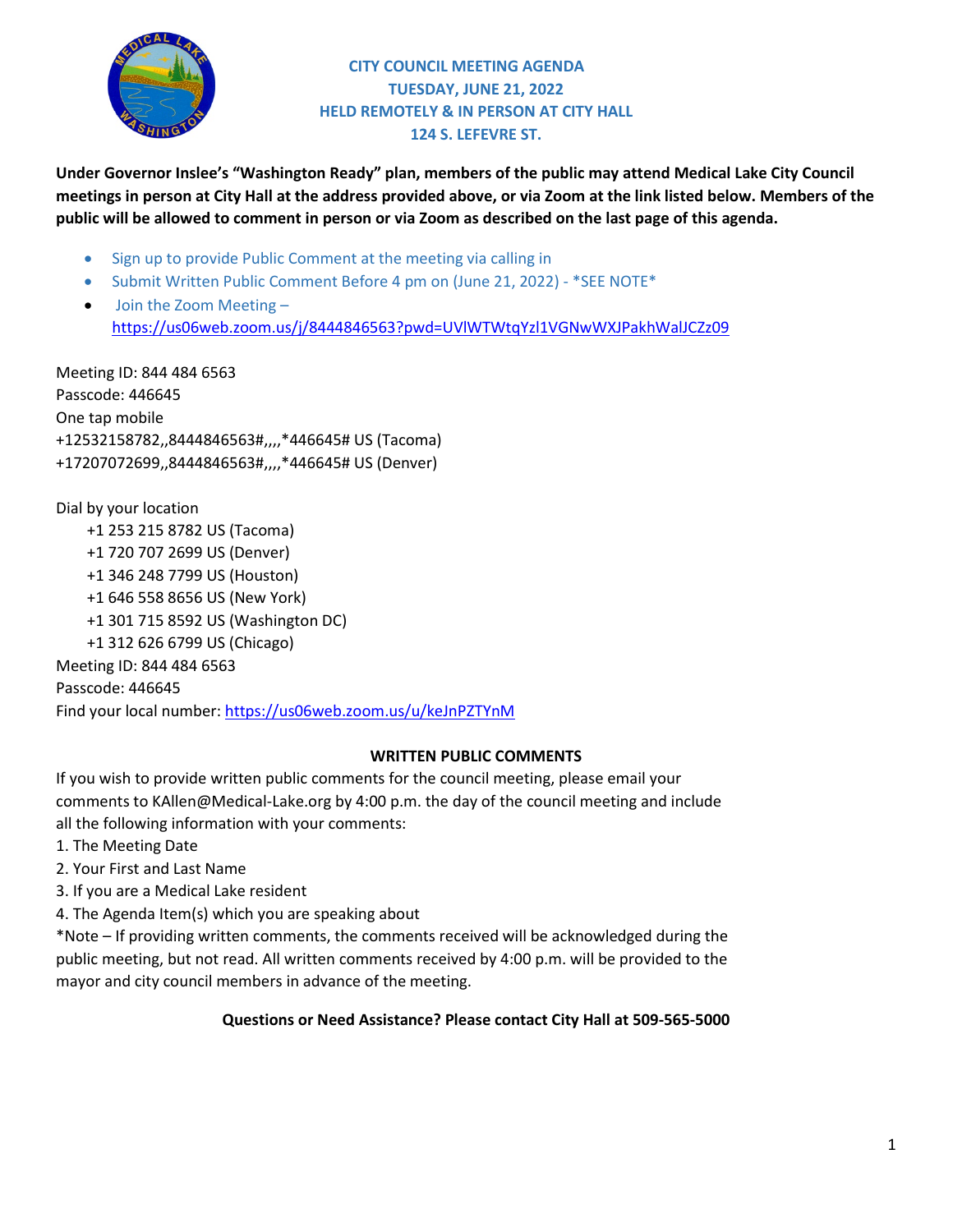- **1. CALL TO ORDER, PLEDGE OF ALLEGIANCE, ROLL CALL**
	- a. Absence(s):
- **2. AGENDA APPROVAL**
- **3. INTERESTED CITIZENS: AUDIENCE REQUESTS AND COMMENTS**
- **4. ANNOUNCEMENTS / PROCLAMATIONS / SPECIAL PRESENTATIONS**

#### **5. REPORTS**

- a. Council Committee Reports
- b. Council Comments
- c. Mayor
- d. City Administrator & City Staff
	- i. Council Retreat Update Katy Allen
	- ii. DSHS Land Lease terms Katy Allen

#### **6. WORKSHOP DISCUSSION**

A. ARPA Grant and Fund Distribution – Koss Ronholt

#### **7. GENERAL BUSINESS**

- A. Consent Agenda
	- i. Approve the (June 7, 2022, and June 14, 2022, Special Meeting) Minutes
	- ii. Approve (June 21, 2022), Claim Warrants (41397) through (41439) in the amount of (\$77,246.40)
- B. Action Items

#### **8. PUBLIC HEARING / APPEALS – No items listed**

#### **9. RESOLUTIONS – No items listed**

#### **10. ORDINANCES**

A. Ordinance 1070 Regulating Business Licenses – Laura McAloon

#### **11. EMERGENCY ORDINANCES – No items listed**

#### **12. UPCOMING AGENDA ITEMS**

- **13. INTERESTED CITIZENS**
- **14. EXECUTIVE SESSION – No items listed**
- **15. CONCLUSION**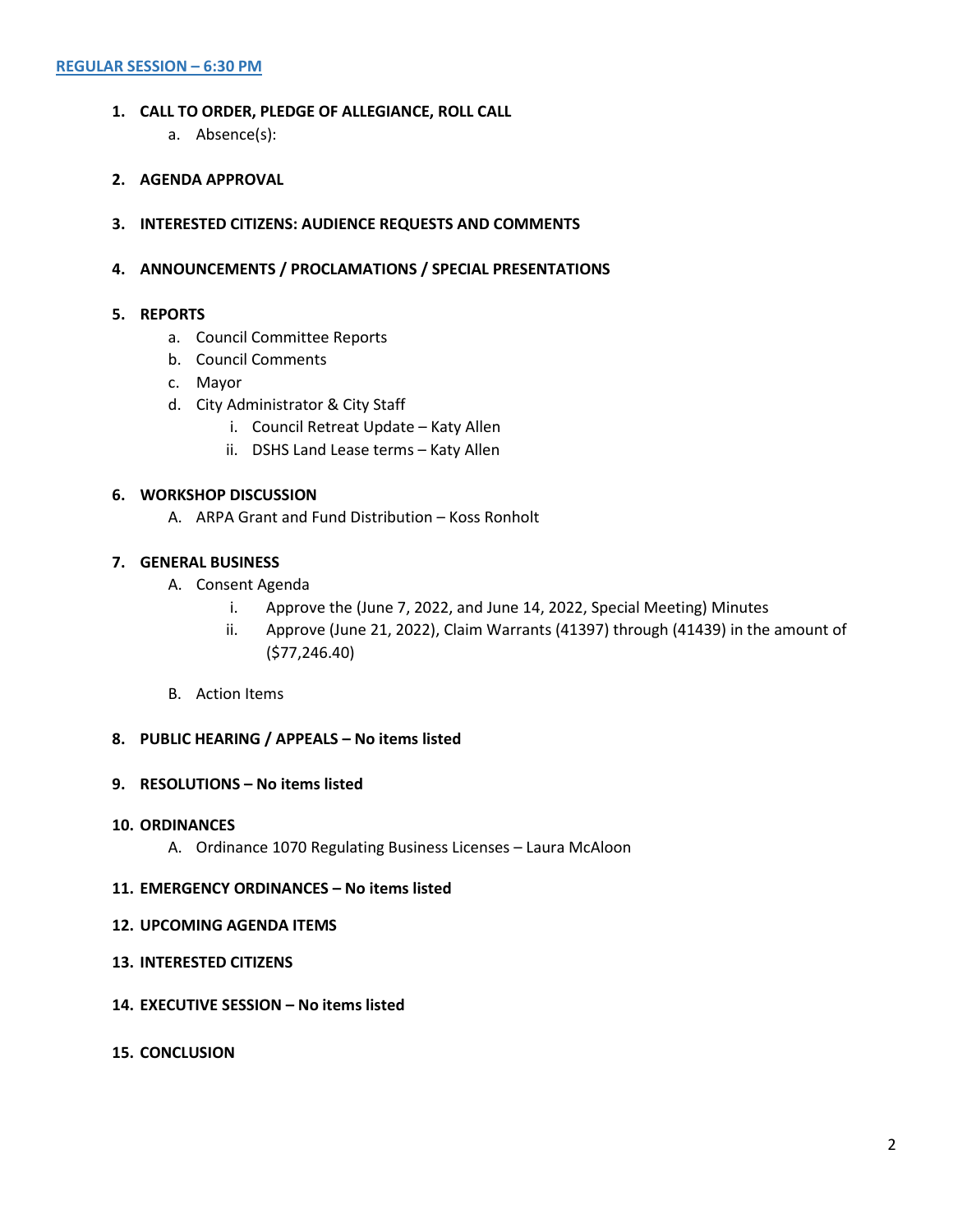#### **CITY OF MEDICAL LAKE City Council Regular Meeting**

6:30 PM Council Chambers June 7, 2022 **MINUTES** 124 S. Lefevre Street

**NOTE: This is not a verbatim transcript**. Minutes contain only a summary of the discussion. A recording of the meeting is on file and available from City Hall.

#### **COUNCIL AND ADMINISTRATIVE PERSONNEL PRESENT**

#### *Councilmembers* **Administration/Staff**

Heather Starr Terri Cooper, Mayor Dawn Olmstead Katy Allen, Interim-Deputy Tony Harbolt **City Administrator** Chad Pritchard Laura McAloon, City Attorney Bob Maxwell Koss Ronholt, Finance Director Art Kulibert Steve Cooper, W.W.T.P. Don Kennedy Roxanne Wright, Admin. Asst.

#### **1. CALL TO ORDER, PLEDGE OF ALLEGIANCE, ROLL CALL**

- A. Mayor Cooper called the meeting to order at 6:30 pm
- B. Absence(s): None

#### **2. AGENDA APPROVAL**

A. No changes or additions – Approved (7-0)

#### **3. INTERESTED CITIZENS: AUDIENCE REQUESTS AND COMMENTS** A. None

#### **4. ANNOUNCEMENTS / PROCLAMATIONS / SPECIAL PRESENTATIONS**

A. None

#### **5. REPORTS**

- A. City Council & Council Committee Reports
	- i. Councilmember Pritchard commented that he walked around the lake and noted that it is clean and well kept.
	- ii. Councilmember Kulibert discussed need to figure out ways to best communicate with community members. City Facebook page has not been updated since May 14, 2022, and there are many new followers on the page.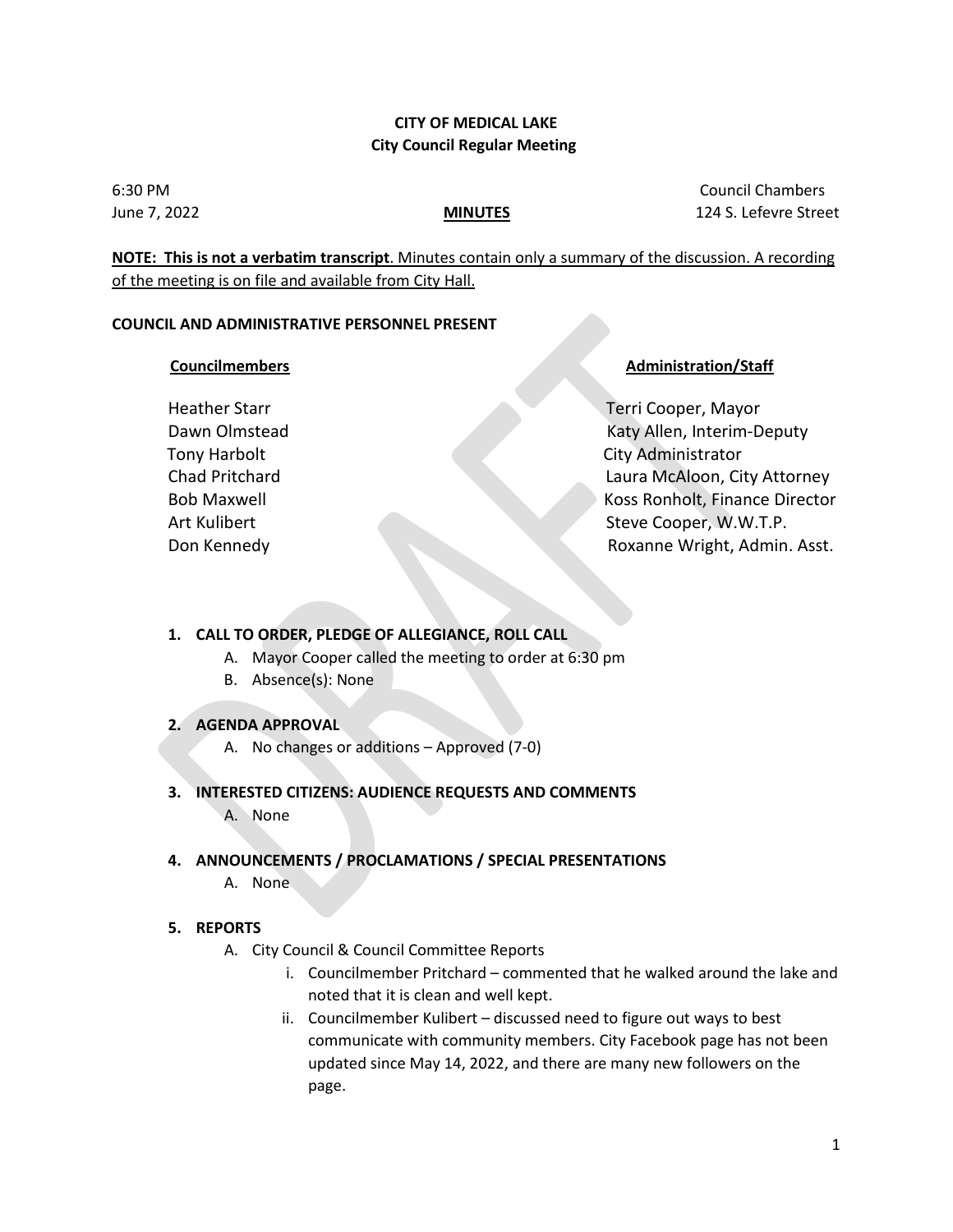- iii. Councilmember Maxwell commented that the sidewalk projects are coming along nicely.
- iv. Councilmember Olmstead gave Parks & Recreation Committee update regarding Community Yard Sale on July 9-10, 2022. Senior Bingo was a success, 25 seniors participated. Scoreboards are in process and will have one at each field.
- v. Councilmember Harbolt thanked Scott Duncan and crew for the hard work on the walking path by the Wastewater Treatment Plant.
- B. Mayor
	- i. Street sweeper has been purchased.
	- ii. Founder's Day information in Newsletter.
- C. City Administrator & City Staff
	- i. Katy Allen, Interim Deputy City Administrator
		- 1. Council Retreat Update Went on a tour of retreat site (Silver Lake Camp and Retreat Center), beautiful site. Public is invited as it is a special meeting of Council. Reviewed agenda.
		- 2. Website meeting with Zipline on Wednesday, June 8, 2022.
		- 3. PTERA work in progress. City Hall does have a temporary wi-fi connection.
			- a. Councilmember Kulibert noted that the city's website calendar is working. Mentioned that the resolution regarding council only meeting once during summer months needs to be rescinded. Katy Allen will research resolution number. Mayor Cooper noted that she would like to continue meeting on the regular schedule and will bring back to council for further discussion.
		- 4. New City Planner Elisa Rodriguez will begin June 20, 2022, 20 hours per week.
		- 5. City Administrator position posted, 2 applications received and one call of interest. Community member pointed out that the posting on the website has an error on second page header. Reads "planner" rather than "administrator". Katy Allen will make appropriate corrections.
		- 6. Solar Contract no response back on grant application at this time.

#### **6. WORKSHOP DISCUSSION**

- A. Spokane County Broadband Project
	- i. Memorandum of Understanding with Spokane County Ariane Schmidt with Spokane County gave presentation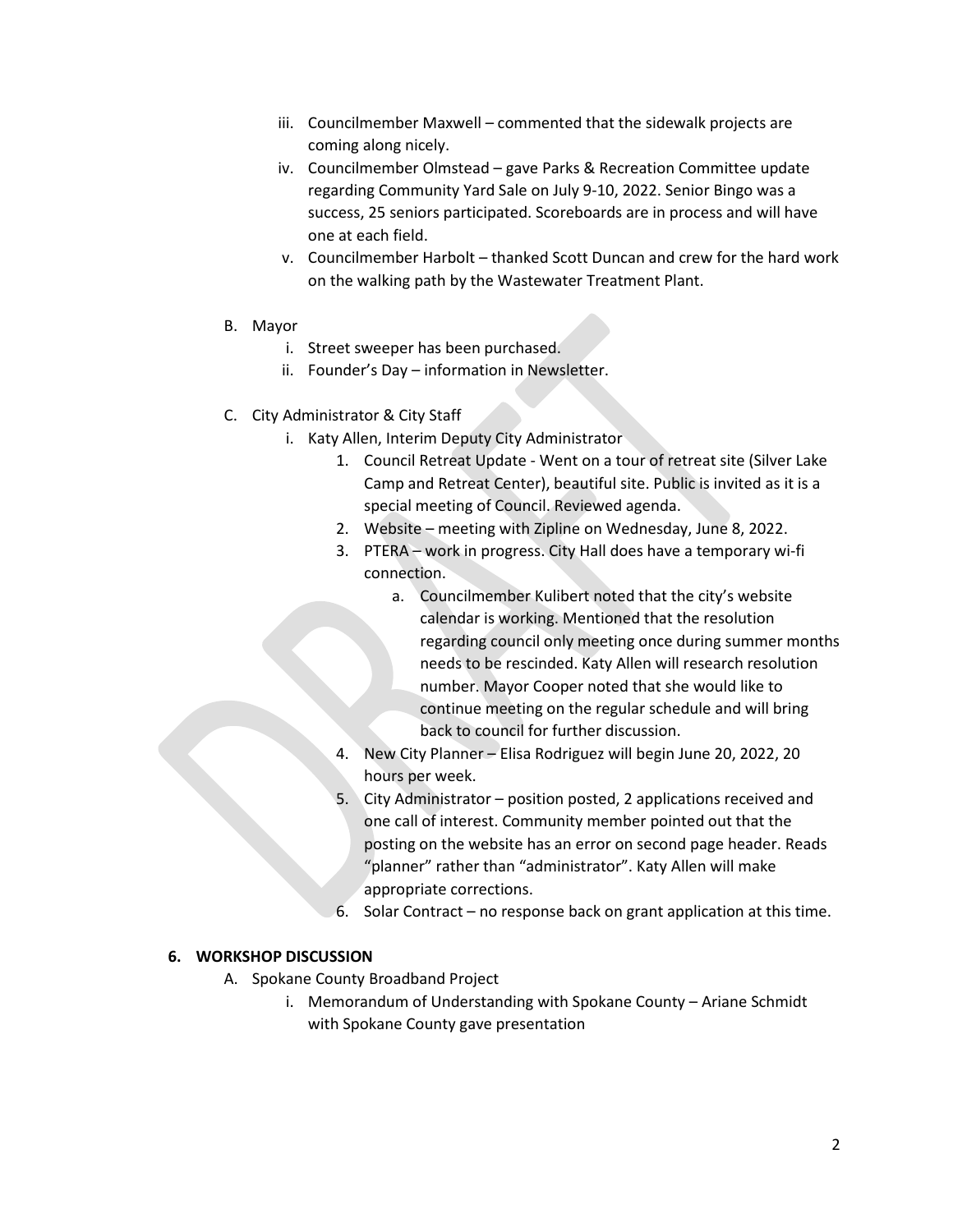- B. PTERA ARPA Grant Applications
	- i. Jacob with PTERA gave presentation via Zoom phone-in and answered questions from councilmembers
- C. Social Media/Facebook
	- i. Katy Allen explained the challenge of managing public records when records are generated on a non-city social media site (records can be deleted by the page administrator) or on private e-mails.
	- ii. Mayor encouraged councilmembers to contact Katy Allen with questions regarding whether something is considered a public record. Suggested creating own blog if councilmembers desired to communicate council items. This format doesn't allow for back-and-forth dialogue. Also encouraged councilmembers to be clear when something is personal commentary and not representative of the council as a whole.
	- iii. Councilmember Starr asked about creating own personal councilmember social media page. City attorney, Laura McAloon explained that it triggers public records that must be preserved. Can't delete anything on a public page like you can on a personal page. Becomes a 1<sup>st</sup> amendment issue.
- D. Public Records Requests
	- i. Katy Allen noted that there are a few active public records requests that are being processed, thanked council for their responses.
		- 1. Discussed point of contact for public records requests.
		- 2. City Attorney reviewing current administrative fee schedule for public record requests.
		- 3. Mayor Cooper shared that over \$6,700 has been spent so far this year in attorney fees for public records requests. This does not include staff time or supplies. Noted that some other small cities have a limited number of hours that staff is available to process public records requests. This topic will be revisited at future council meeting.
		- 4. Katy Allen noted that as of June 1, 2022, we are no longer required by state mandate to offer council meetings via Zoom but will continue.
		- 5. Councilmember Olmstead shared that she is happy to respond to questions from the public and suggested that some questions can be handled with a phone call or e-mail rather than a records request.

#### **7. GENERAL BUSINESS**

- A. Consent Agenda
	- i. Approved (May 17, 2022, and May 24, 2022 Special Meeting) minutes.
		- 1. May 17, 2022 Minutes Correction needed to wording in Section 10. Ordinances, section B., bullet ii. Should read "Councilmember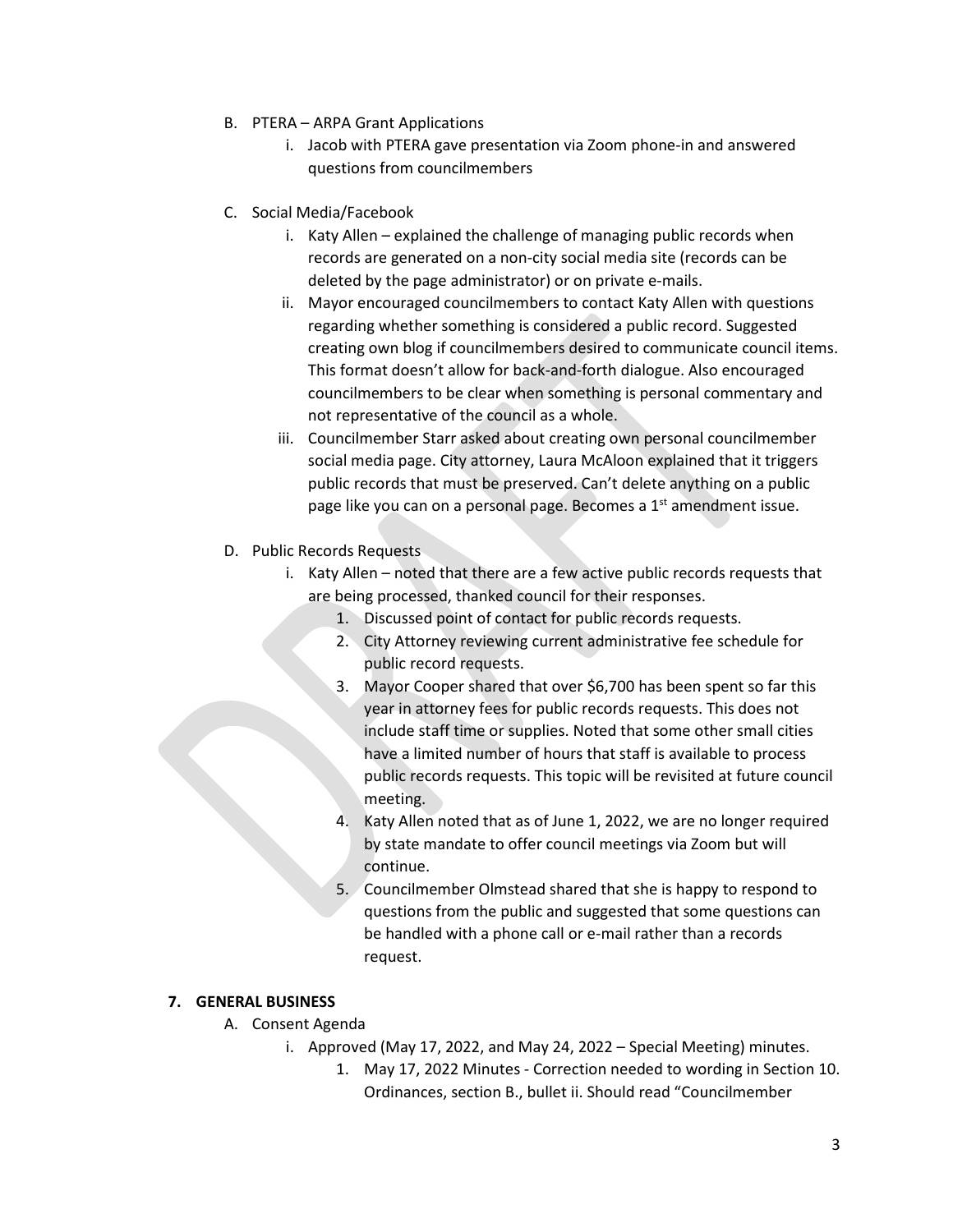Pritchard motioned to suspend second reading of Ordinance 1098. Councilmember Harbolt seconded, motion carried (6-0)".

- a. Motion to accept minutes as amended, made by Councilmember Starr, seconded by Councilmember Pritchard. Motion carried 6-0 with Councilmember Kennedy abstaining.
- 2. May 24, 2022, Minutes Correction needed to sections 2a iii and 3a. Should read motion carried 5-0 rather than 6-0.
	- a. Motion to accept minutes as amended made by Councilmember Starr, seconded by Councilmember Pritchard. Motion carried 6-0 with Councilmember Kennedy abstaining.
- ii. Approve June 7, 2022, Claim Warrants 41323 through 41365 and 41374 through 41396 in the amount of \$254,324.98, Payroll Warrants 41366 through 41373 and Payroll Accounts Payable Warrants 20121 through 20133 in the amount of \$221,104.53.
	- 1. Motion to approve all June 7, 2022, warrants made by Councilmember Kulibert, seconded in unison by Councilmember Harbolt and Councilmember Olmstead, motion carried (7-0).
- B. Action Items none
- **8. PUBLIC HEARING / APPEALS –** No items listed

#### **9. RESOLUTIONS**

- A. Resolution No. 22-540 Authorization for the Mayor to execute a MOU regarding Broadband Project with Spokane County
	- i. Motion to approve resolution 22-540 made by Councilmember Starr, seconded by Councilmember Kulibert, motion carried (7-0)

#### **10. ORDINANCES**

- A. Second Read Ordinance 1097 Public Records Requests
	- i. Title read by City Attorney, Laura McAloon
		- 1. Councilmember Starr inquired about how many staff hours have gone into the requests so far this year. Mayor Cooper noted that time hasn't been tracked but could be something to keep a record of going forward. Councilmember Starr expressed concern over amount of time staff may be spending on requests.
		- 2. Motion to pass Ordinance 1097 made by Councilmember Olmstead, seconded by Councilmember Harbolt, motion carried (7-0)
- **11. EMERGENCY ORDINANCES –** No items listed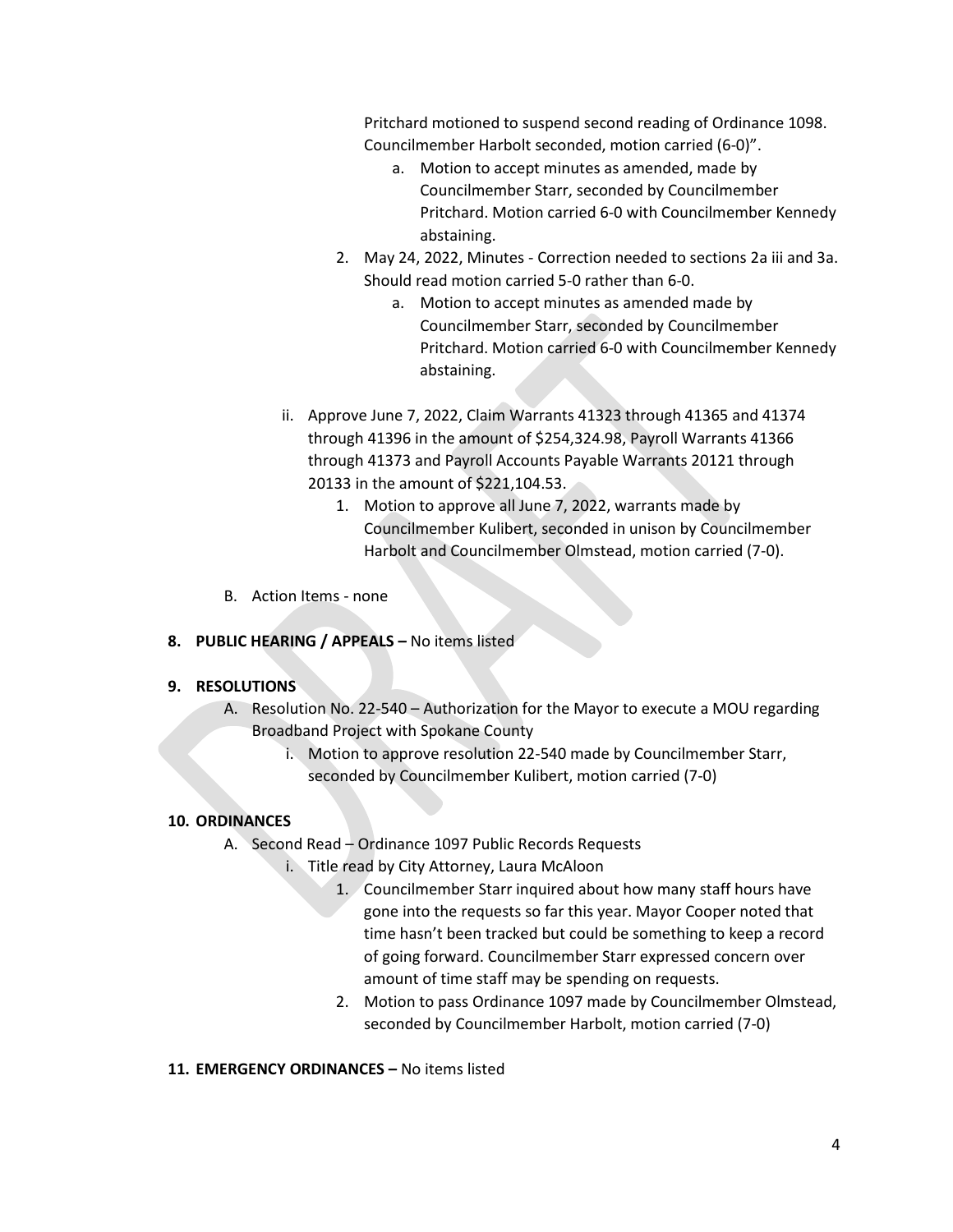#### **12. UPCOMING AGENDA ITEMS –** none

#### **13. INTERESTED CITIZENS**

- A. Brian Papiez requested that agenda and zoom info get posted to City's Facebook page. Inquired about amending Municipal Code 19.12 to allow electric motorized watercraft on Medical Lake. Suggested that such amendment would draw people to the lake. Discussion from Council about why ban was implemented, and that the topic will be added to future agenda.
- B. Lahni Henderson commented on Mr. Papiez's request and voiced her concerns. Inquired about Zoom for Council Retreat. Mayor informed Ms. Henderson that since it is no longer required, we will not offer it for the retreat. Ms. Henderson inquired about other committee reports. Mayor explained that Parks & Rec Committee was the only one with items to report.

#### 14. **EXECUTIVE SESSION –** No items listed

#### **15. CONCLUSION**

 $\overline{a}$ 

Councilmember Pritchard motioned to conclude, seconded by Councilmember Starr, Motion Carried (7-0), meeting concluded at 7:36 p.m.

Terri Cooper, Mayor Koss Ronholt, Finance Director/City Clerk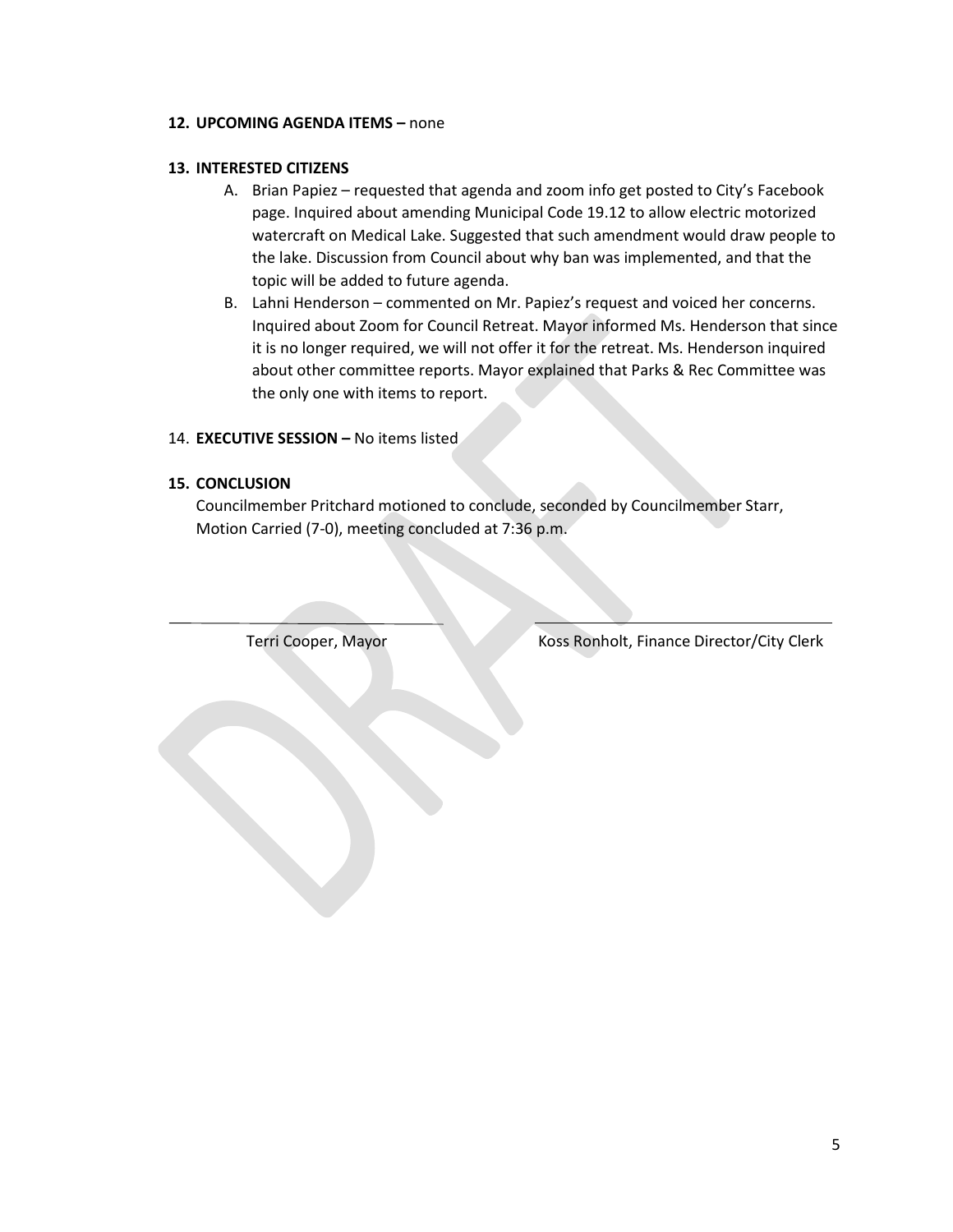#### **CITY OF MEDICAL LAKE City Council Special Meeting**

2:00 PM Silver Lake Camp and Retreat Center June 14, 2022 10919 S Lakehurst Drive, Medical Lake

#### **Minutes**

#### **NOTE: This is not a verbatim transcript**. Minutes contain only a summary of the discussion.

#### **COUNCIL AND ADMINISTRATIVE PERSONNEL PRESENT**

#### **Councilmembers Councilmembers Administration/Staff**

Heather Starr Terri Cooper, Mayor Dawn Olmstead Katy Allen, Interim-Deputy Tony Harbolt **City Administrator** Chad Pritchard **Scott Duncan, PW Director** Scott Duncan, PW Director Bob Maxwell Koss Ronholt, Finance Director Art Kulibert Steve Cooper, W.W.T.P. Don Kennedy Felicia Mendez, Utility Clerk

#### **1. CALL TO ORDER, PLEDGE OF ALLEGIANCE, ROLL CALL**

- A. Mayor Cooper called the meeting to order at 2:20 p.m.
	- i. All council members were present at start apart from Councilmember Harbolt who arrived at 4:03 p.m.
- B. Excused Absence(s): None

#### **2. OPENING REMARKS –** Mayor Cooper

A. Thank you to Silver Lake Camp and Retreat Center. We look forward to hearing City Council's ideas and vision for our community during the retreat.

#### **3. PUBLIC COMMENTS**

A. None

#### **4. RETREAT TOPICS**

- A. Budget 101 Koss Ronholt, Finance Director
	- i. Mr. Ronholt provided a power point presentation on the Budgeting process, which included regulatory requirements, the schedule and the process for adopting the 2023 Budget. See Attached.
	- ii. Current Budget Status Revenues through May 2022 are averaging approximately at 42%. This closely aligns with where we should be – there is nothing unanticipated about the status of city budget at this time.
		- 1. Councilmember Kulibert commented that property taxes will be influencing city revenues. Second half of property taxes are due in October.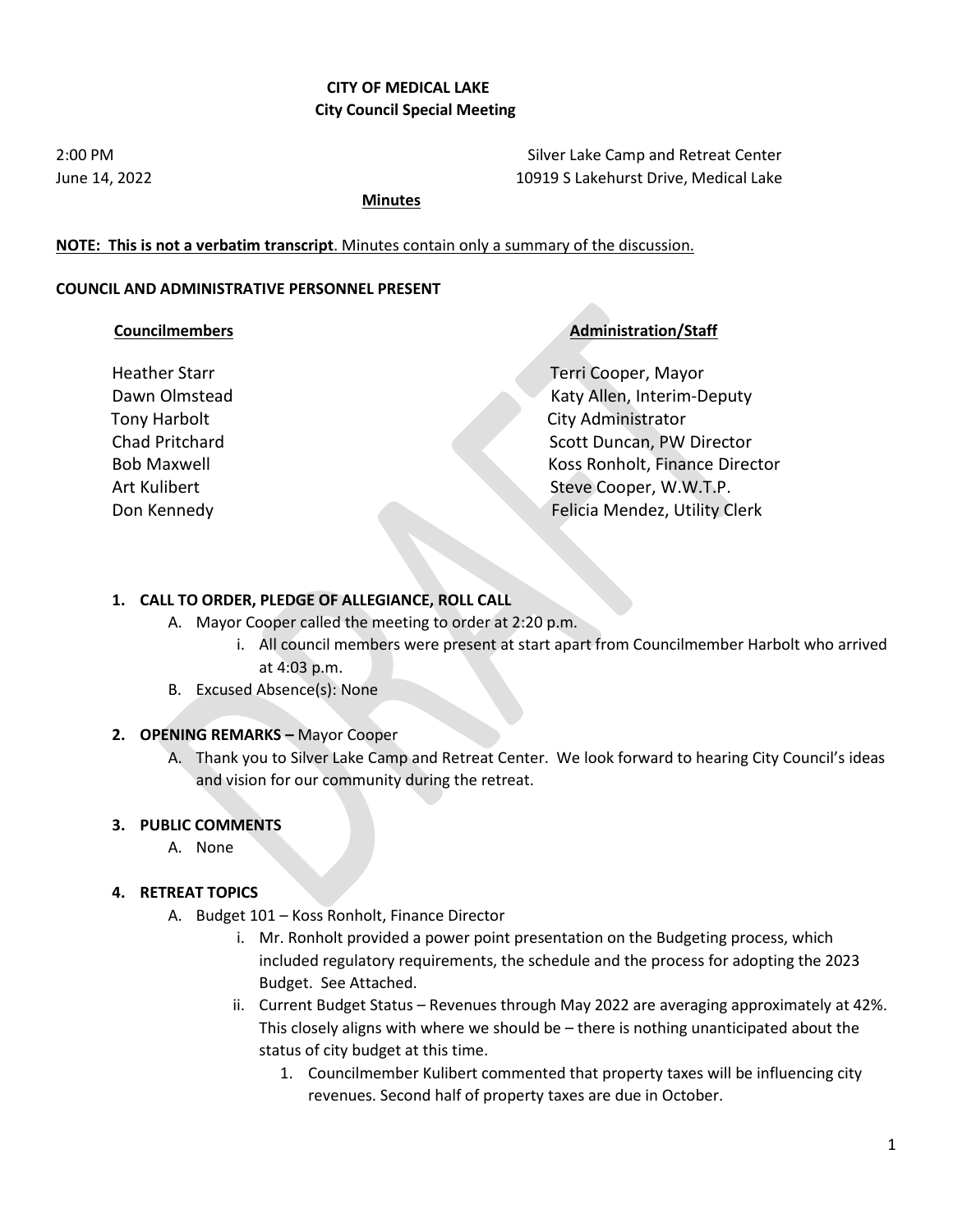- 2. Discussion regarding what is included in general fund revenues. They include nonallocated funds as well as utilities, business, B & O tax, parks and recreation tax.
- iii. Budget Deadlines See attached presentation. After Council review, budget is routed back to the Finance Director to finalize and then present to Council for final review. Council will then certify a levy to the County Assessor. Council adopts the budget and will submit to MRSC and SAO no later than December 31st.
	- 1. Ms. Allen mentioned that future items are based on forecasts, are typically conservative on revenue projections, and utilize previous budgets to assist in forecasting.
	- 2. Councilmember Starr discussed necessity of covering costs from our Solid Waste contract with Sunshine Disposal. Suggested that the city match what Sunshine is charging our customers, otherwise we are funding it with the utility tax. Suggested we could also lower the utility tax to make it accurate.
		- a. Mr. Ronholt mentioned that he will do an analysis of what we are spending with cost recovery as a high priority.
- iv. Public Hearings
	- 1. There will be a Revenue Hearing held before property tax certification with the county, due by November 30, 2022.
	- 2. Preliminary hearing with city council on or before the first Monday in December
	- 3. Final Budget approved by council and filed with the county by December 31, 2022.
- v. Future Budget Development
	- 1. Property tax revenue projections and completing a salary survey for existing positions will be included in preparation for the 2023 budget.
- B. DSHS Land Lease Scott Duncan, Public Works Director
	- i. Current lease DSHS will expire on Oct. 31, 2022. A map was displayed showing the existing City land lease of approximately 57 aces. Current policy requires that new leased will be assessed at fair market value per acre. In Medical Lakes situation, land will be designated as agriculture. When the new land lease is executed, a budget amendment to cover the lease will be necessary to retain City's position on this property.
		- 1. New land ease will be yearly with an annual renewal.
		- 2. Discussions regarding possibilities for offsetting cost of land, compensation from District 3, Public Safety services, fair market value of land, easements, expansion, and surplus. Follow up on these discussions will be given at next council meeting, June 21, 2022.
	- ii. Tom Hagerty, City Engineer provided an update on Grant applications. The SRTC Grant was submitted mid-April. Grant includes upgrade of all ADA ramps on Lake Street from Prentis to Lefevre - \$500,000-\$600,000, new sidewalks on Lefevre from Spence to 4<sup>th</sup> Street, to bring up to grade. Provide gated signs for shorter major crossings. On Jefferson, replacing joint pipe and lead goosenecks on 6/15/2022 – cost is \$400,000-\$500,000. SRTC grant is approximately \$600,000-\$700,000. ARPA funds set limit at 35%. If selected for the grant, IACC will confer and have a tech team put together a funding package.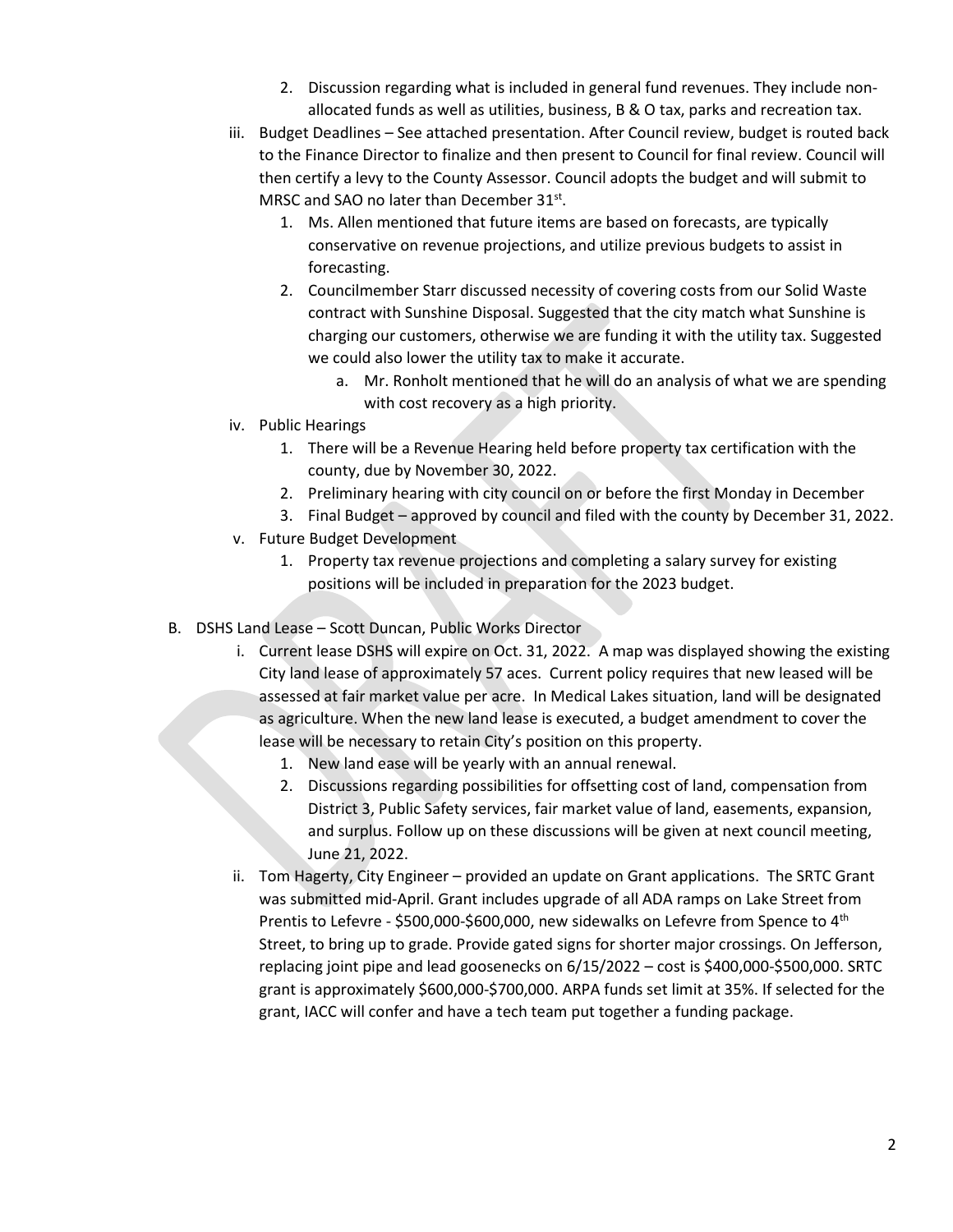- C. ARPA Funding Koss Ronholt, Finance Director/City Clerk
	- i. Koss Ronholt presented an update on ARPA funds totaling awarded \$1,386,248. See attached. City has used \$203,932, with unallocated funds totaling \$1,182,316. Money to be encumbered by 2024 and expended by 2026.
	- ii. Koss Ronholt covered a proposal to identify percentage (%) breakdown by category. The categories included, Public Works equipment 26%, aerators 14%, Broadband (Ptera) 10%, WWTP Capital Reserves 5%, civic non-profits 7%, expanded parks and trails 10%, downtown beautification 9%, auditorium remodel 9% and city technology and training 10%. See attached for breakdown details.
	- iii. ARPA grant application from Non-Profits received to date included:

Kiwanis - \$2300 Medical Lake Community Outreach - \$50,000, previously received \$100,000 Medical Lake Food Bank - \$50,000, previously received \$75,000 Re-Imagine Medical Lake - \$20,000 American Legion - \$2,000

- iv. There was in-depth discussion regarding funding for non-profits. Mayor Cooper mentioned that there are several sources for additional funding over and above the City of Medical Lake's from other sources. City can approve or deny applications. Mayor Cooper explained that grant money recipients are required to submit reports on how the money was spent.
- v. Non-profit funding allocations will be discussed at a future City Council meeting.
- D. Open Discussion Katy Allen, Interim Deputy City Administrator
	- i. Medical Lake Strategic Goals The Mayor and Council provided input on their ideas and vision for Medical Lake. See attachment.

#### 5. **PUBLIC COMMENTS –** None

6. **CONCLUSION** – Meeting concluded at approximately 5:55 p.m.

 $\overline{a}$ 

Terri Cooper, Mayor Koss Ronholt, Finance Director/City Clerk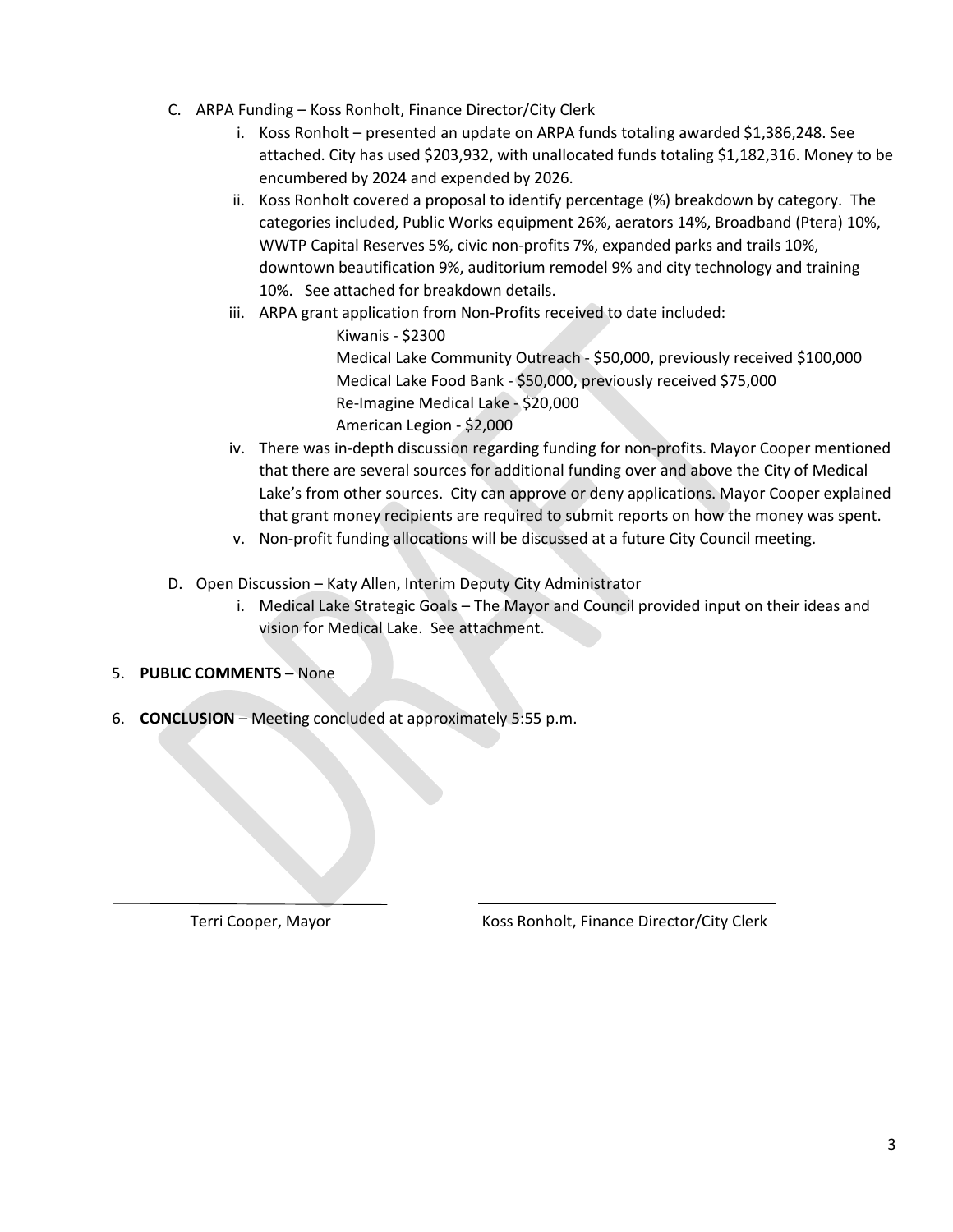#### City Council Retreat

#### June 14, 2022

#### Silver Lake Conference Center

City Council's Ideas & Priorities

#### **Art Kulibert**

- Stabilize Revenue Funds
	- o Property Taxes
- RV Hook Ups

#### **Dawn Olmstead**

- Business Incentives
- Website Improvements
- Community Events and Engagement
	- o Citizen Participation & Volunteer Opportunities
	- o Senior Programs
	- o Youth Programs
	- o Activities

#### **Don Kennedy**

- Sidewalks Build and Maintain
- Electric Message Board
- Wildlife Control

#### **Heather Starr**

- Business Forum
- Map of Medical Lake
- Wayfinding Signage
- Information Board and/or Kiosks
- New Employees @ WWTP 2?
- Stanley NB Left-hand turn @ 902
- Off Road Vehicles (ORV) approved routes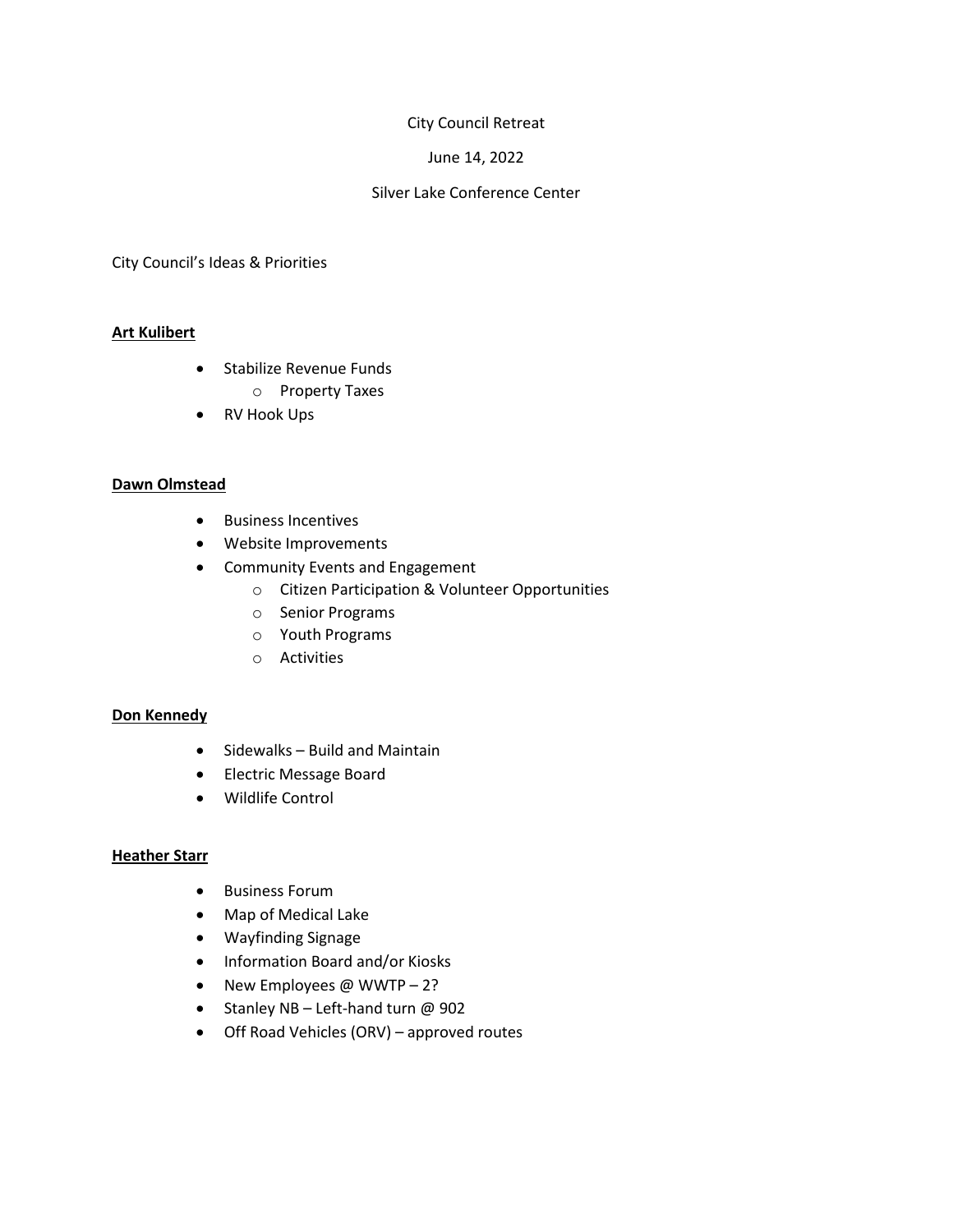#### **Chad Pritchard**

- Summer Camps
- Library
- After School Programs
- Community Events and Activities
- Stormwater
- Parks Master Plan
- "Celebrate History of Medical Lake"
- Plan for 902 East of Craig Road

#### **Tony Harbolt**

- Waterfront Park
	- o Improve experience
	- o Food Trucks
	- o Rentals
	- o Public Safety and Security
- Block watch
- Block Parties Plan and Promote meet your neighbors
- Radar speed reading @ City Entrance Speed Trailers

#### **Bob Marshall**

- Downtown more inviting
- Employee Appreciation
- Speed Trailer

#### **Terri Cooper**

- WSDOT business loop signs at ML freeway exits
- Downtown beautification
- Expand/Improve Parks and Trails
- Attracting small business and outdoor rec users
- Improve Public Safety response times
- Explore Public Safety Service Delivery Option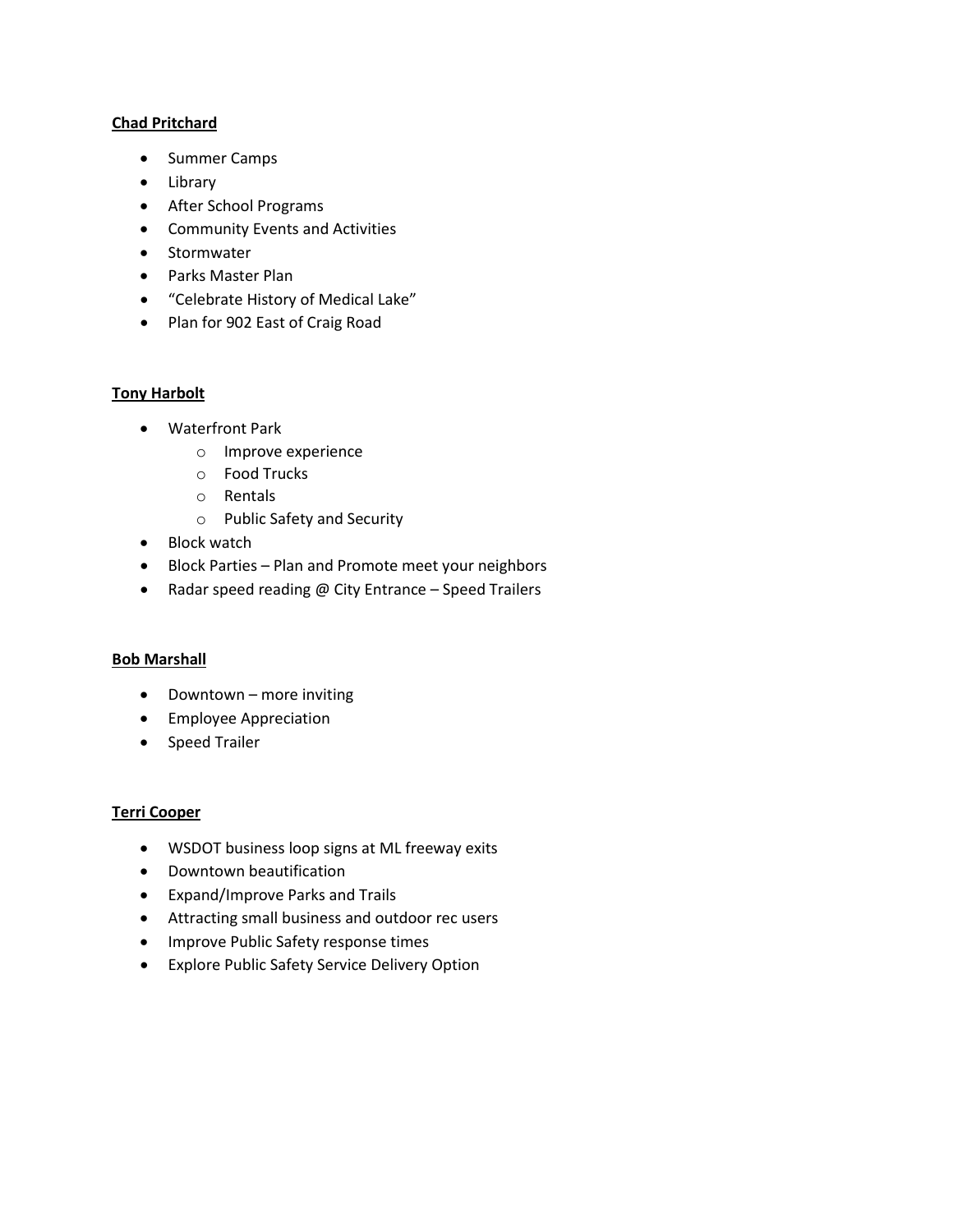# ARPA Funding

Projects and Allocations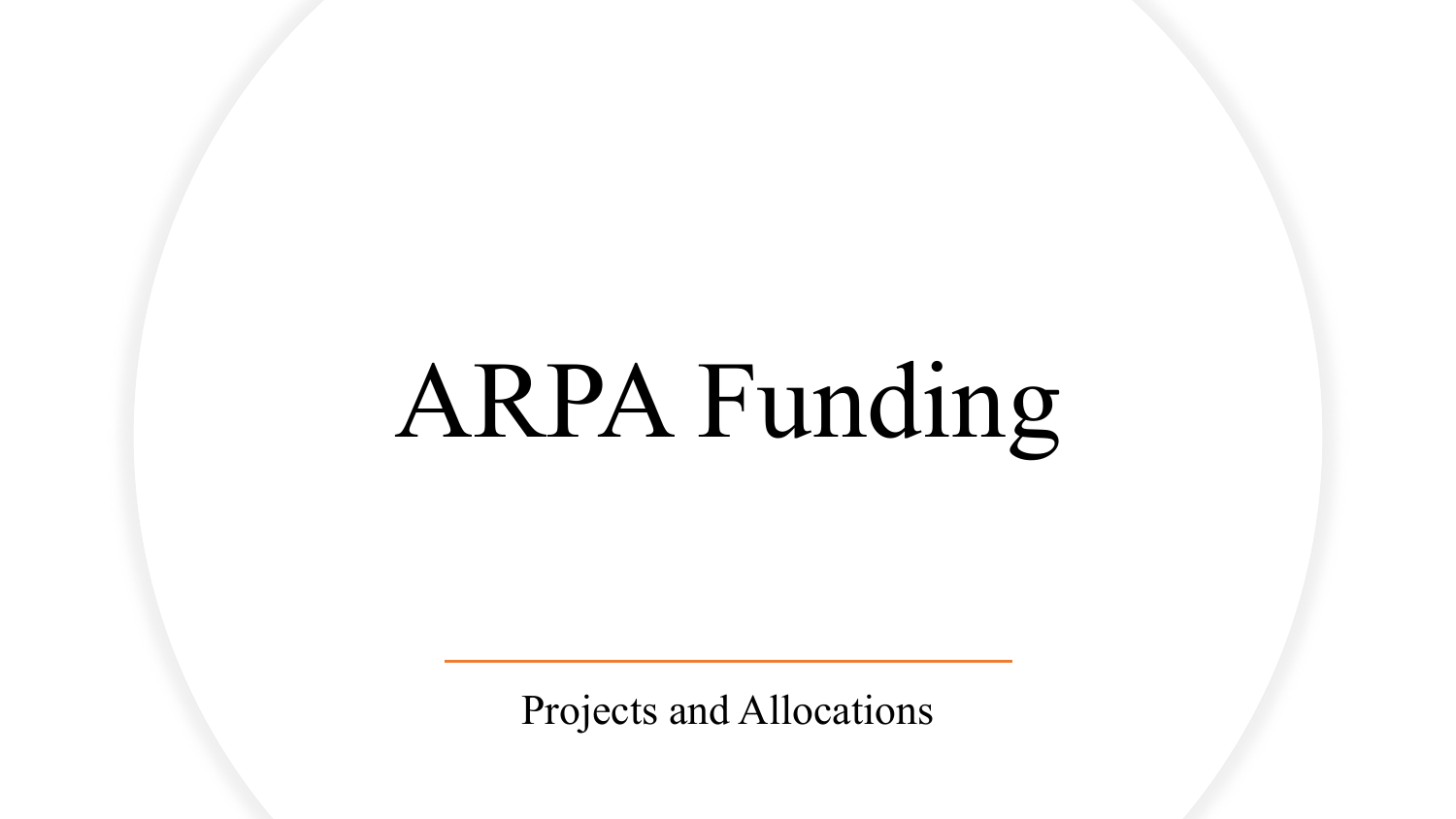### Current Funding Status



TOTAL AWARDED: \$1,386,248

TOTAL SPENT: \$203,931 UNALLOCATED FUNDS:

\$1,182,316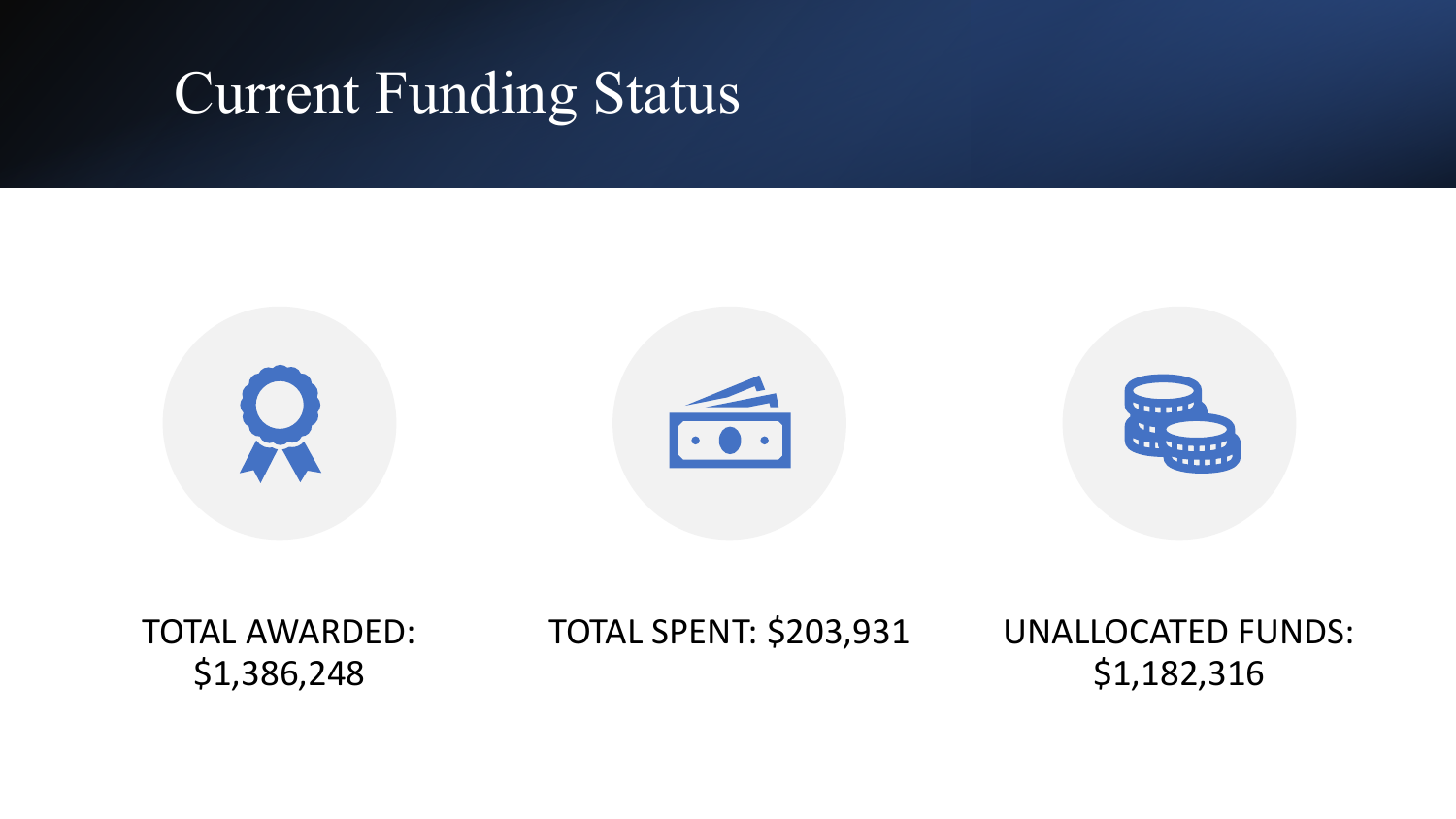# Proposed Allocations

| <b>Allocation Area</b>              | % of Total | <b>Amount</b> |
|-------------------------------------|------------|---------------|
| <b>Public Works Equipment</b>       | 26%        | \$307,402     |
| Aerators                            | 14%        | \$165,524     |
| Broadband (Ptera, Inc)              | 10%        | \$118,231     |
| <b>WWTP Capital Reserves</b>        | 5%         | \$59,115      |
| <b>Civic Non-Profits</b>            | 7%         | \$82,762      |
| <b>Expanded Parks &amp; Trails</b>  | 10%        | \$118,231     |
| <b>Downtown Beautification</b>      | 9%         | \$106,408     |
| Auditorium Remodel                  | 9%         | \$106,408     |
| <b>City Technology and Training</b> | 10%        | \$118,231     |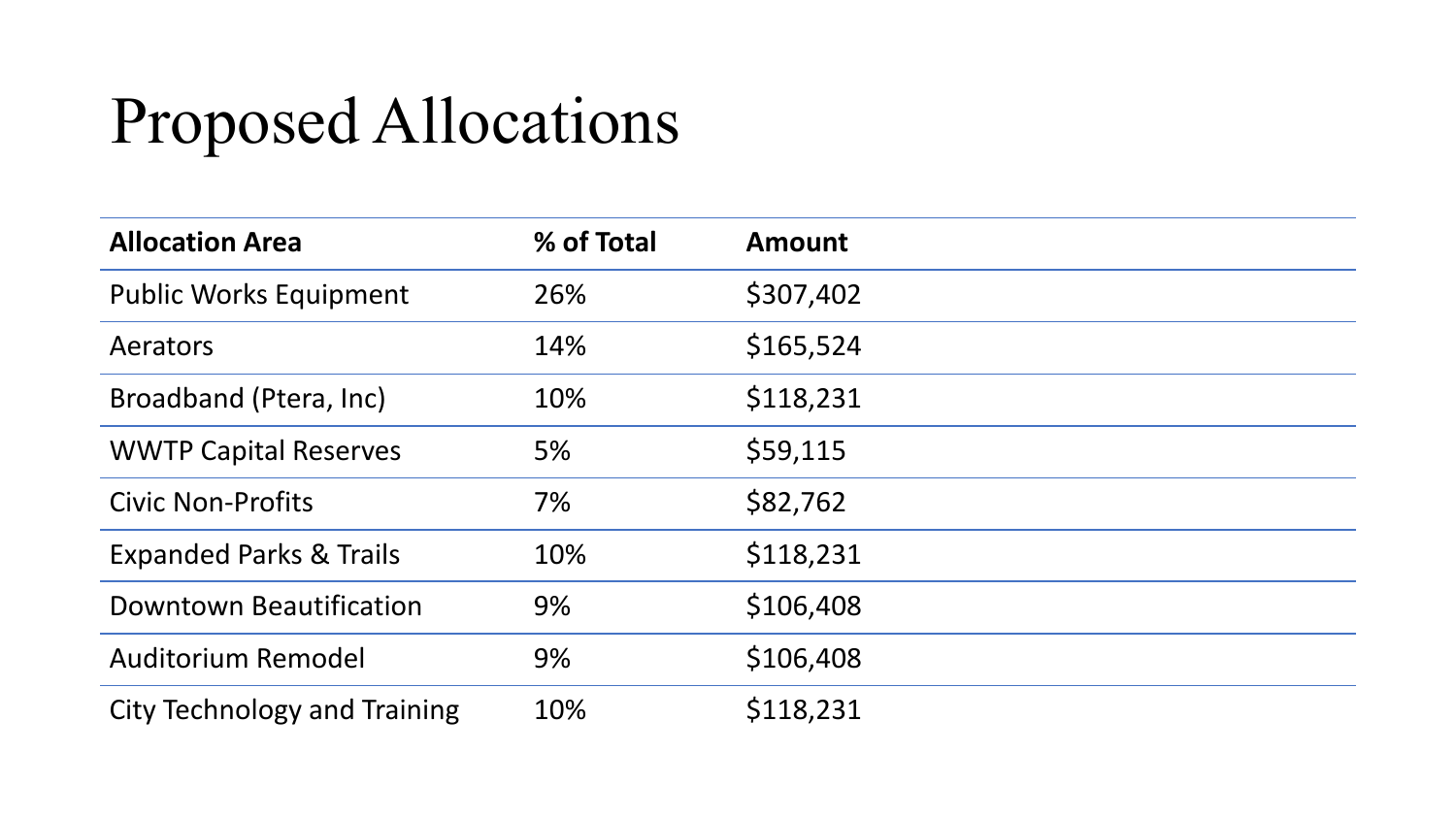## Allocation Percentages

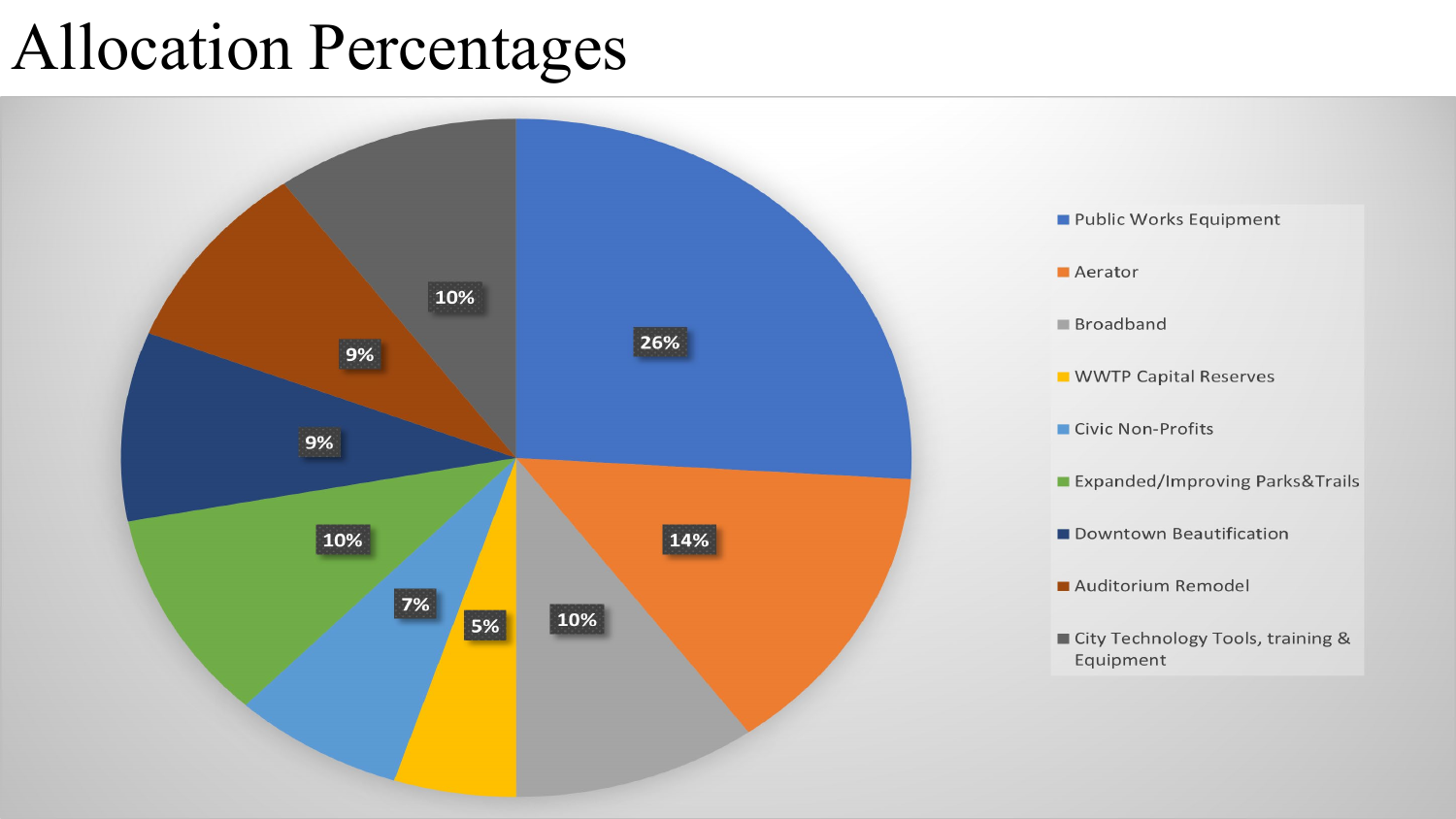# Public Works Equipment – 26% \$307,402

- Mini Excavator+Trailer \$87,402
- Sewer Rodder/Vactor \$150,000
- $\cdot$  Loader  $\sim$  \$50,000
- Street Sweeper\* \$20,000

\*Street Sweeper has been purchased for \$20,000, approval is requested for funding with ARPA funds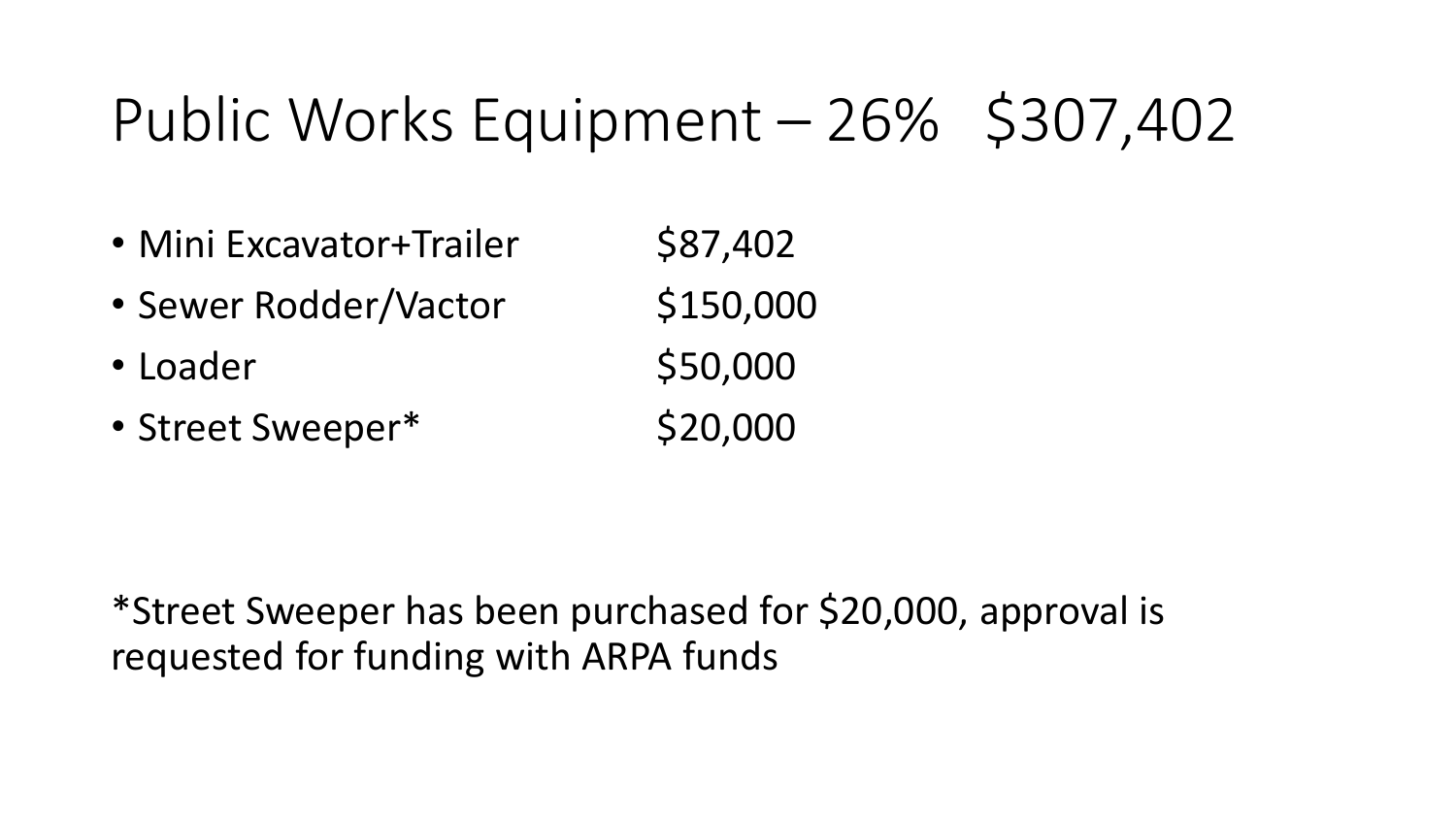### Aerators - 14% \$165,524



- \$108,553 Purchase of 2 used Aerators
- \$56,971 Funds for install, maintenance and peripheral expenditures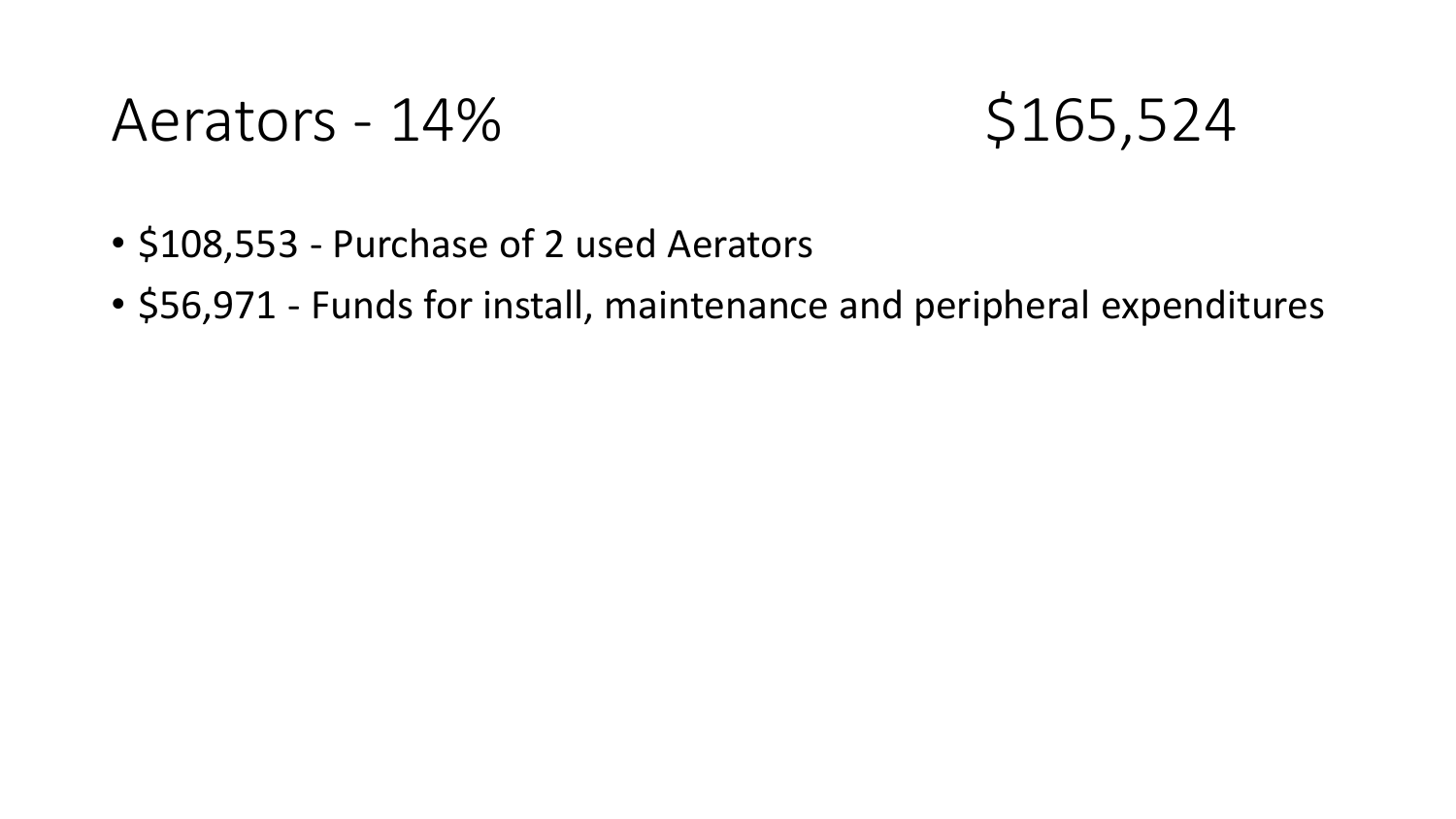# Broadband (Ptera,  $Inc$ ) –  $10\%$  \$118,231

- \$100,000 Grant funding to off-set costs of installation and construction of internet infrastructure.
- \$18,231 Broadband reserves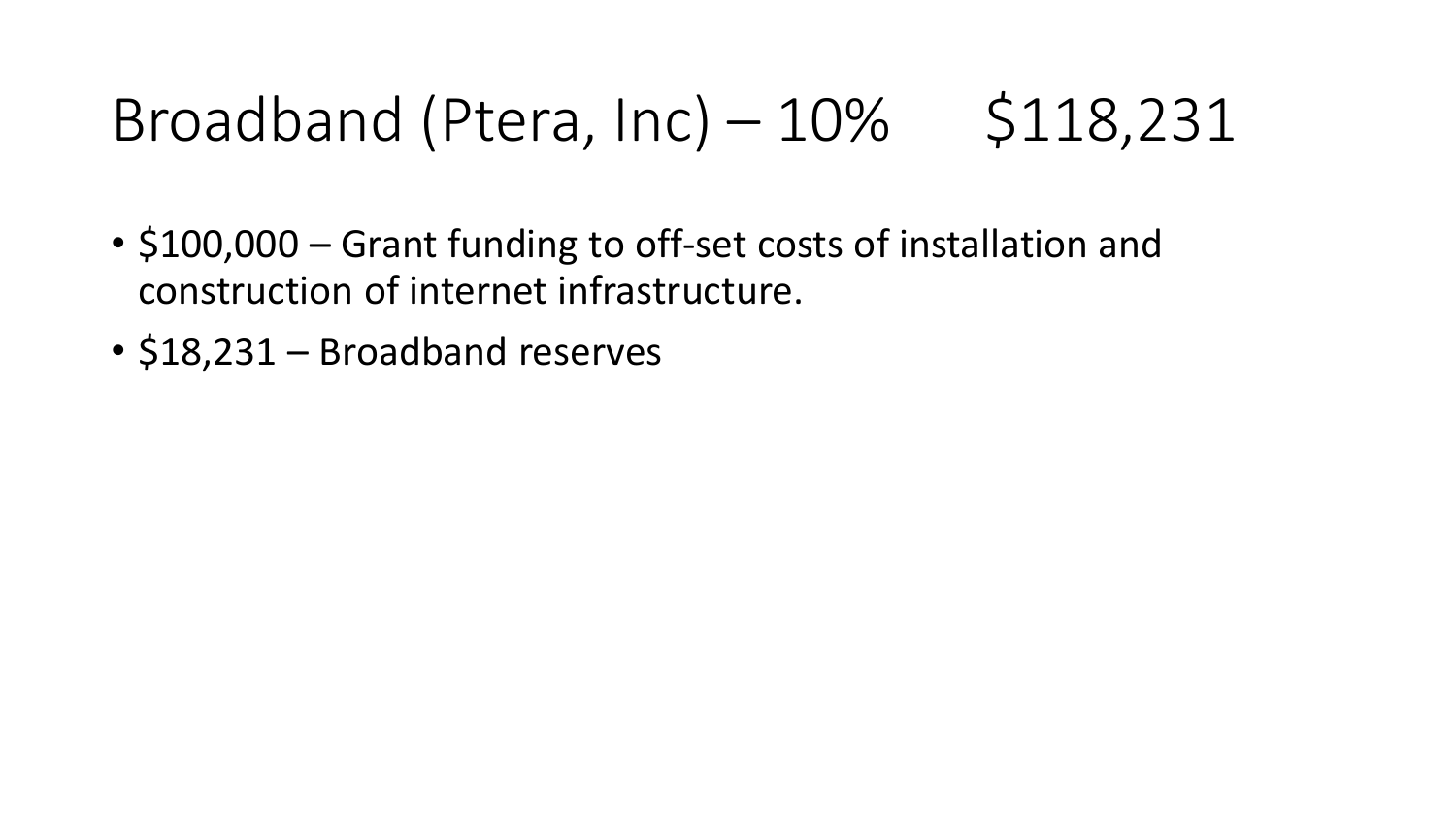# WWTP Capital Reserves  $-5\%$  \$59,115

\$59,115 – Reserves for future capital needs.

- UV Light System
- Fine Screen System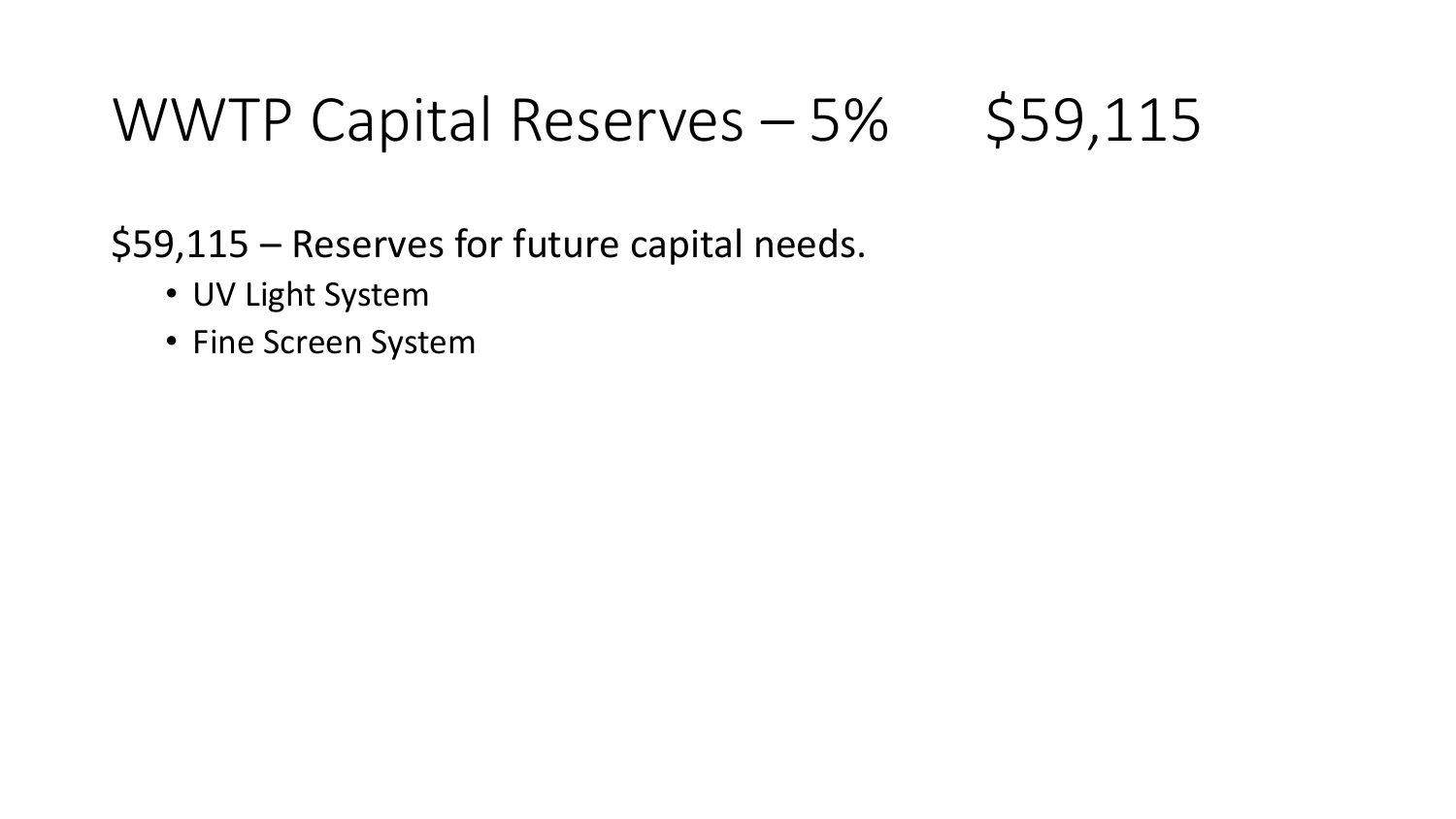### $Civic Non-Profits - 7% S82,762$

### • Current Applications:

- Kiwanis  $$2,300$
- 
- 
- Reimagine ML \$20,000
- American Legion \$2,000

• ML Community Outreach \$50,000 (Received \$100,000\* thus far) • ML Food Bank \$50,000 (Received \$75,000\* thus far)

\*Figure does not reflect CARES funding received as follows:

- ML Community Outreach \$35,520.77 • ML Food Bank  $$23,680.51$
- See applications for details on fund uses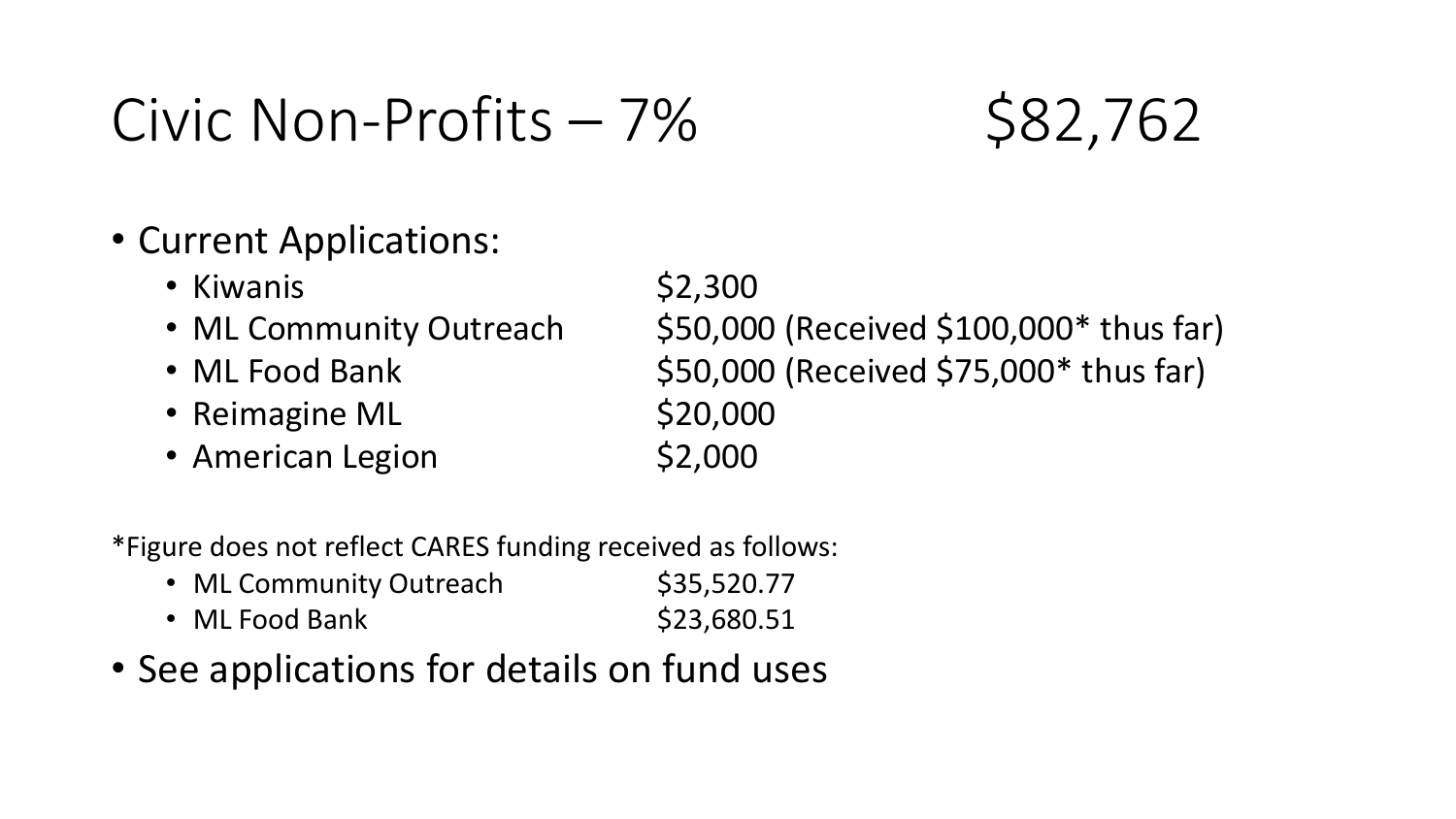# Expanded Parks & Trails - 10% \$118,231

• \$118,231 Reserved for the improvement of City parks and trails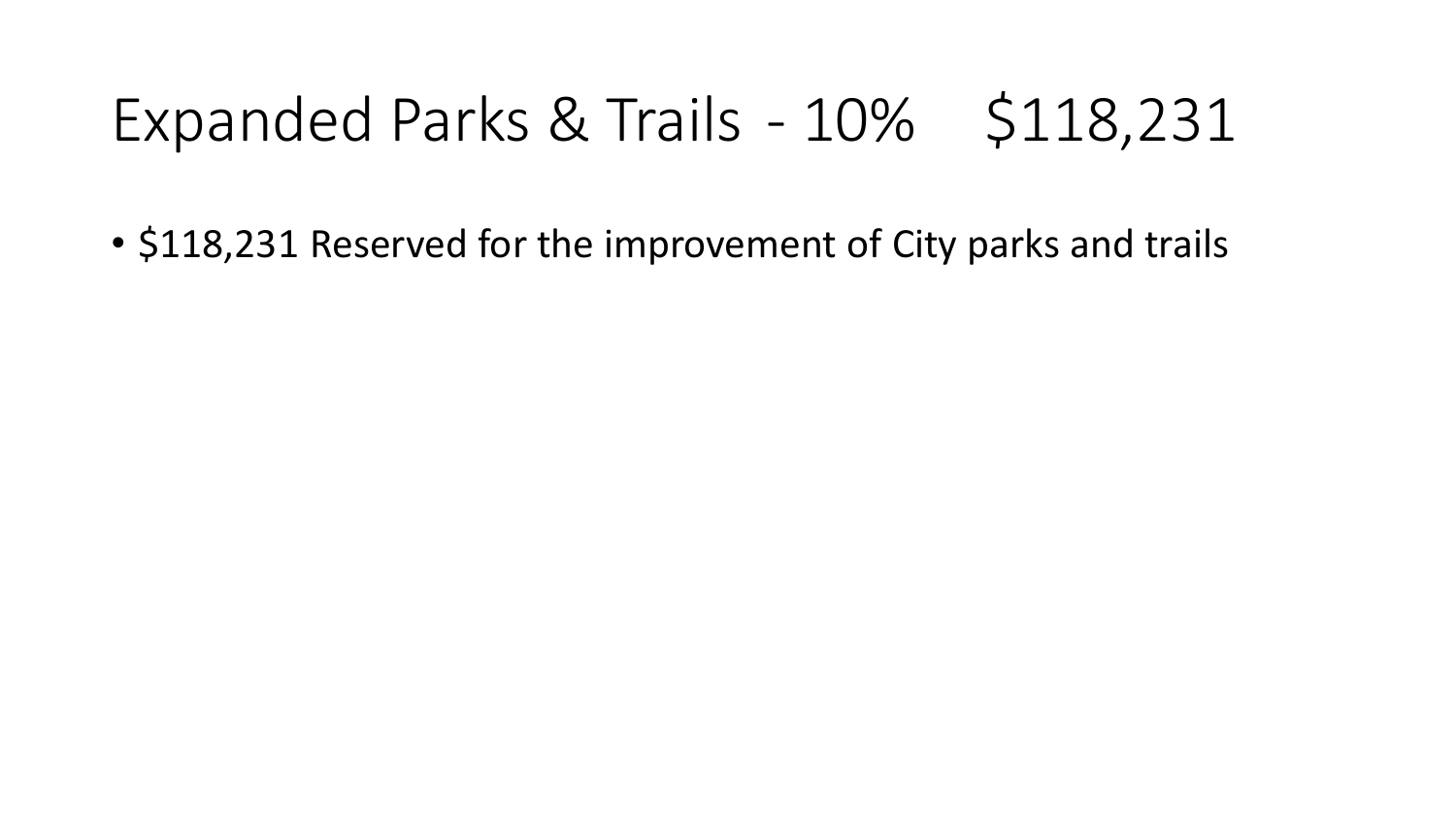## Downtown Beautification  $-9\%$  \$106,408

• \$106,408 – Reserves for city beautification projects, including sidewalks, streets, lighting and landscape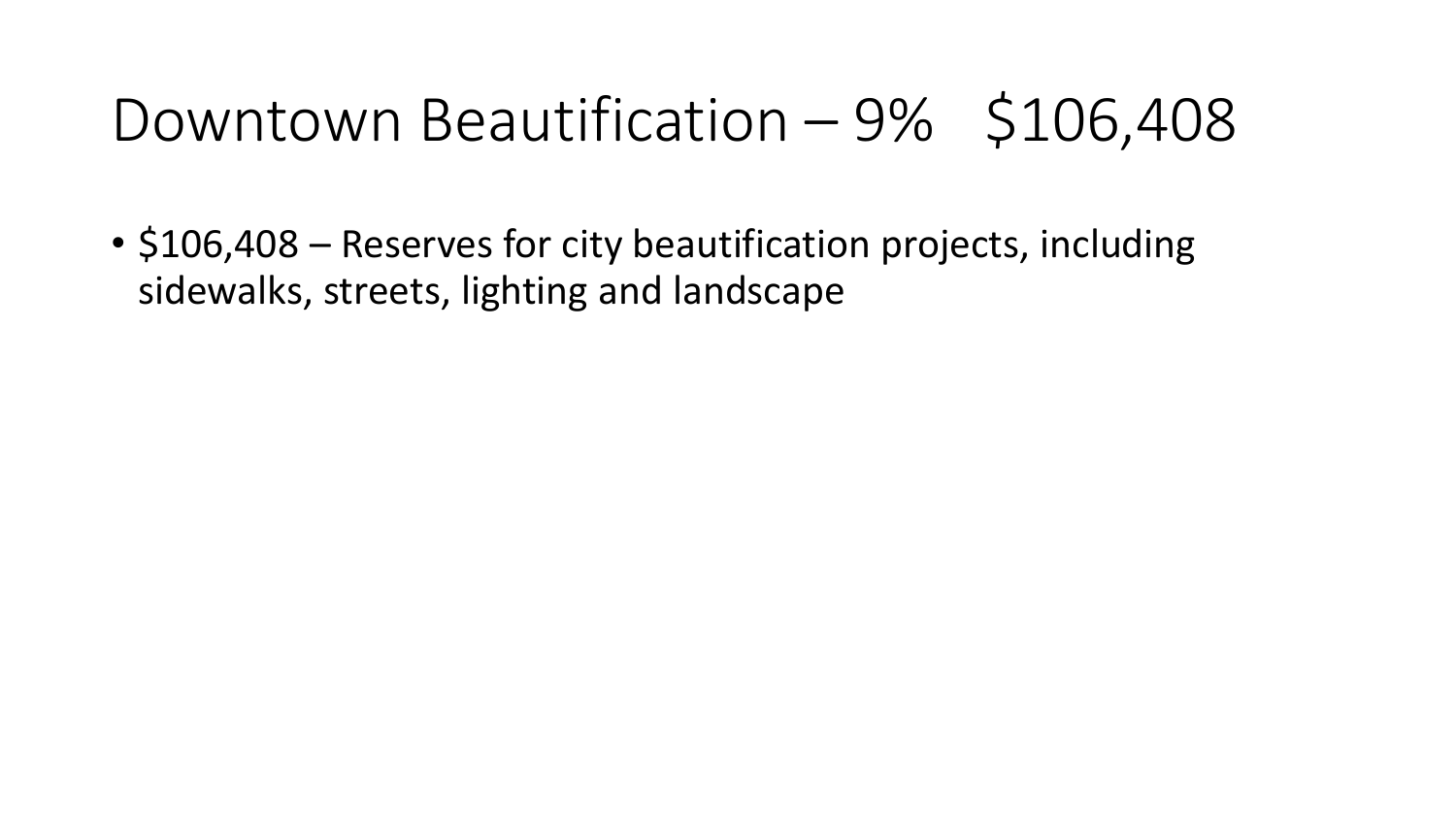# Auditorium Remodel – 9% \$106,408

• \$106,408 – Reserves to convert Auditorium into an updated Community Center. Includes costs for planning and construction.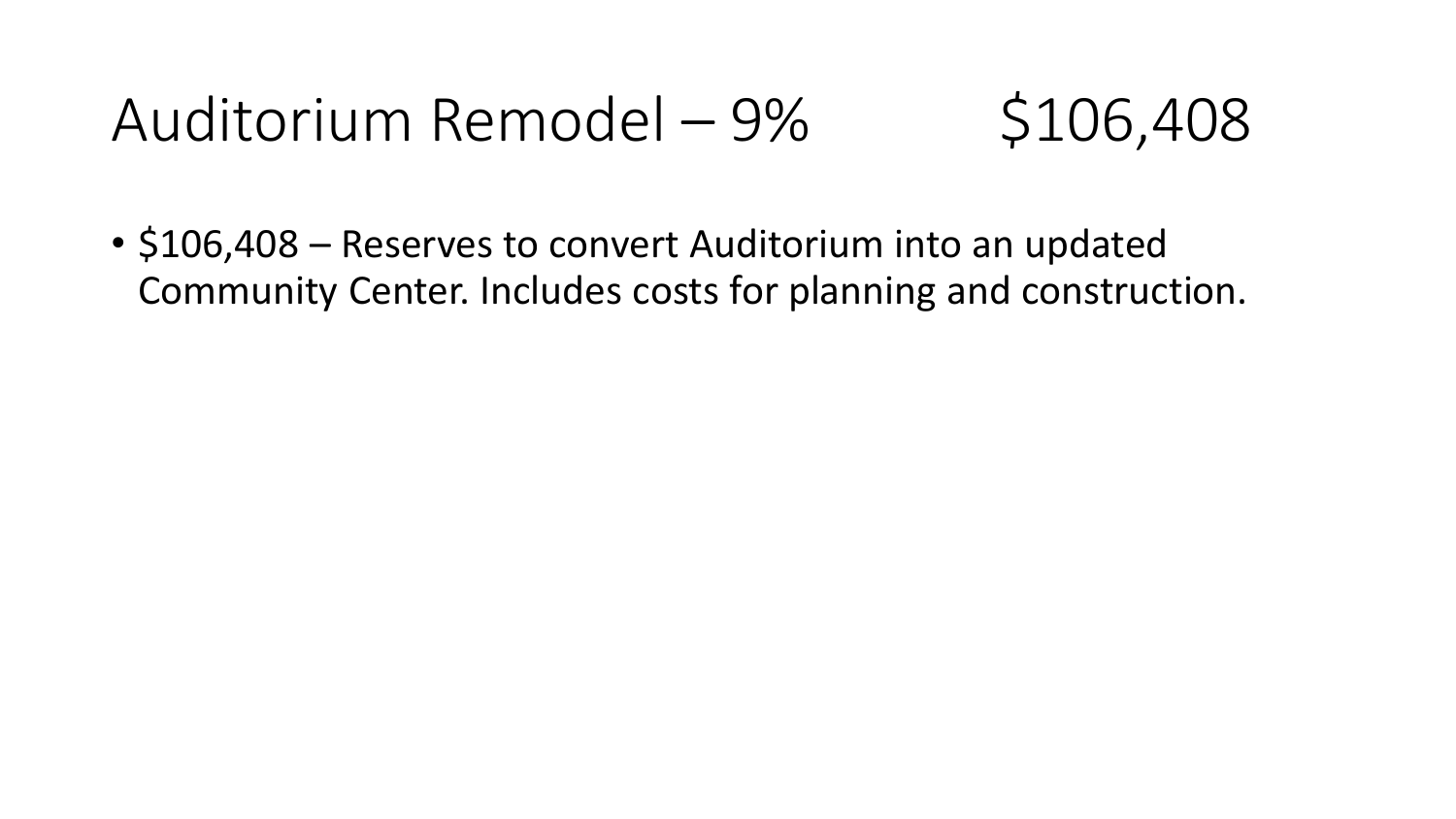City Technology  $-10\%$  \$118,231.67

Possible Projects and Expenses

- Digital Records Database and Portal
- Project Accounting Software
- Council Chambers virtual capabilities and viewing screens
- Communication Hardware and Software
- Training courses on new technology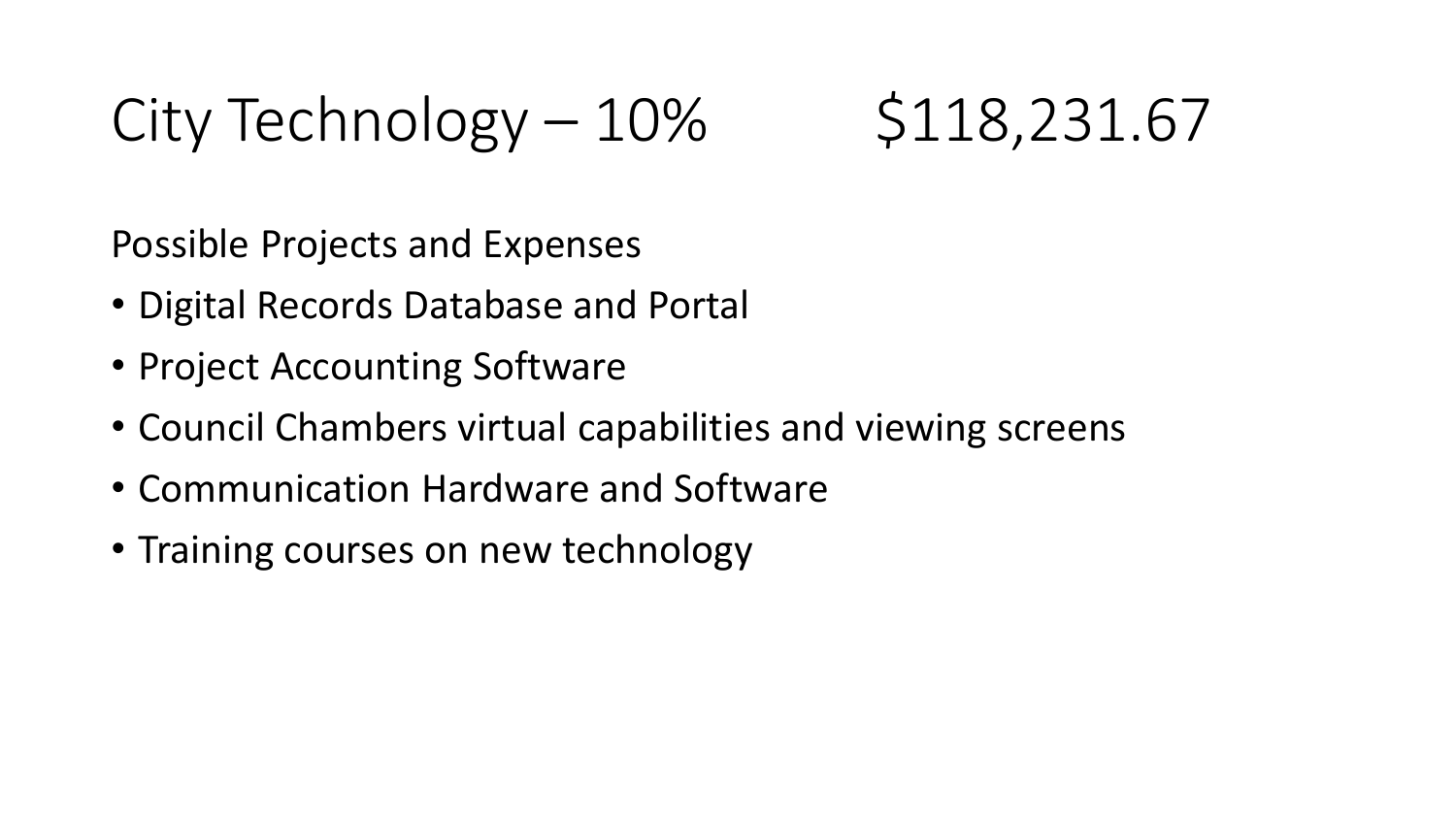### **BUDGET OVERVIEW**

### **The operating budget is arguably a municipality's most important work product. The budget serves a number of functions.**

- Legal document that gives local government officials the authority to incur obligations and pay expenses.
- Allocates resources among departments, reflecting the legislative body's priorities and policies, and controls how much each department may spend them.
- Can incorporate mission statements, goals, and objectives to convey how budget decisions relate to a wider vision for the future of the municipality.
- Evaluation tool, comparing commitments made in the previous year's budget with actual accomplishments.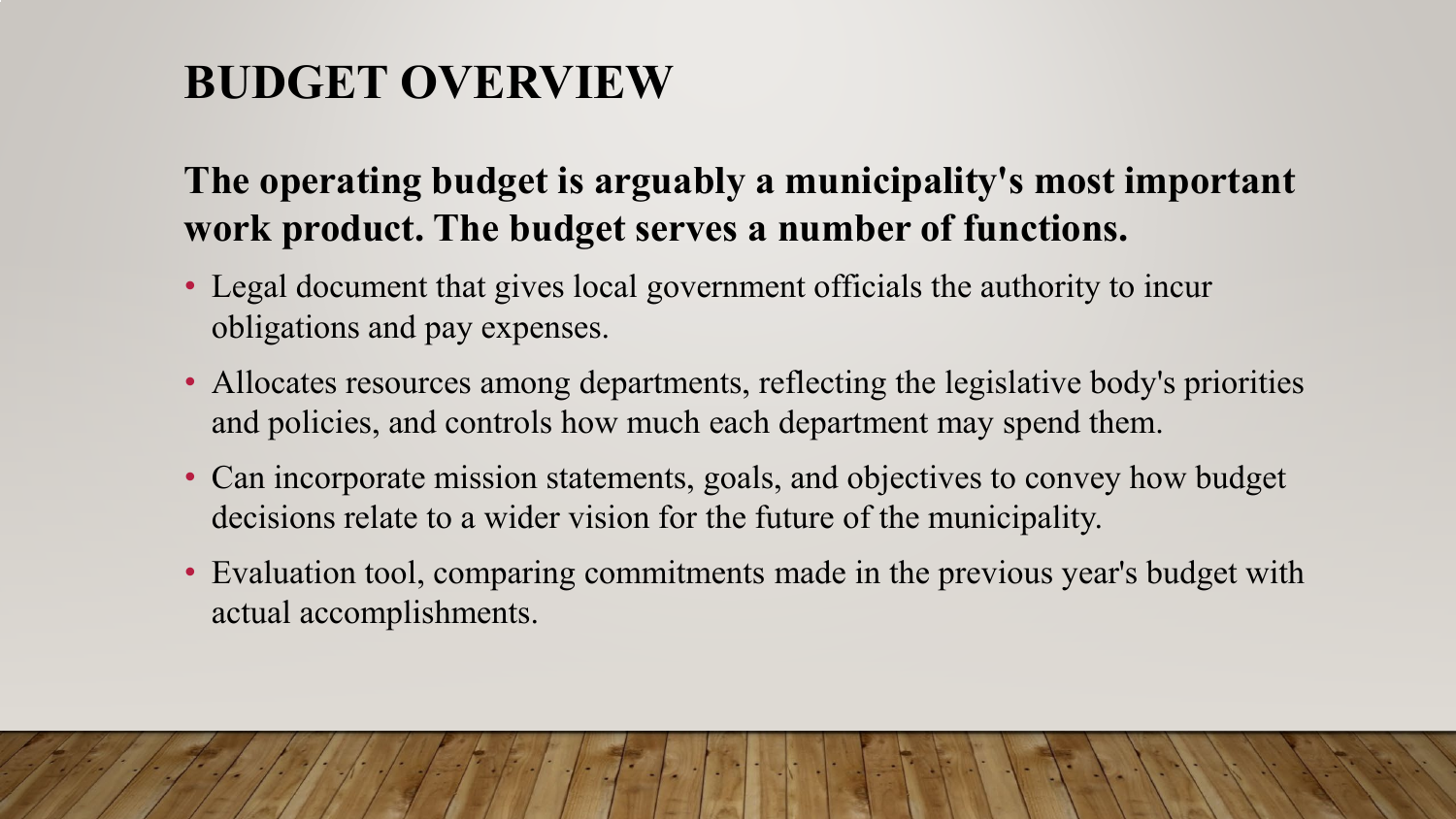### Revenues – through May

| <b>Fund</b>        | <b>Budgeted</b> | <b>Current</b> | % of Budget |
|--------------------|-----------------|----------------|-------------|
| General            | \$3,077,346     | \$949,831      | 31%         |
| <b>Street</b>      | \$515,340       | \$228,140      | 44%         |
| <b>Water/Sewer</b> | \$1,834,150     | \$764,290      | 42%         |
| Garbage            | \$601,010       | \$283,058      | 47%         |
| <b>Total</b>       | \$6,027,846     | \$2,225,319    | 41% Average |

- Streets: TIB Reimbursement in process, approximately \$200,000. (Puts Street fund at 44% and Average at 41%)
- May represents 5/12 or 42% of the current year, thus we would expect to have used roughly 42% of revenues and expenditures

### Expenditures – through May

| <b>Fund</b>        | <b>Budgeted</b> | <b>Current</b> | <b>Remaining</b> | % Spent     |
|--------------------|-----------------|----------------|------------------|-------------|
| General            | \$2,479,044     | \$1,196,747    | \$1,282,296      | 48%         |
| <b>Street</b>      | \$515,340       | \$154,027      | \$361,312        | 30%         |
| <b>Water/Sewer</b> | \$1,943,807     | \$713,203      | \$1,230,603      | 37%         |
| Garbage            | \$644,200       | \$289,650      | \$354,549        | 45%         |
| <b>Total</b>       | \$5,582,391     | \$2,353,627    | \$3,228,763      | 42% Average |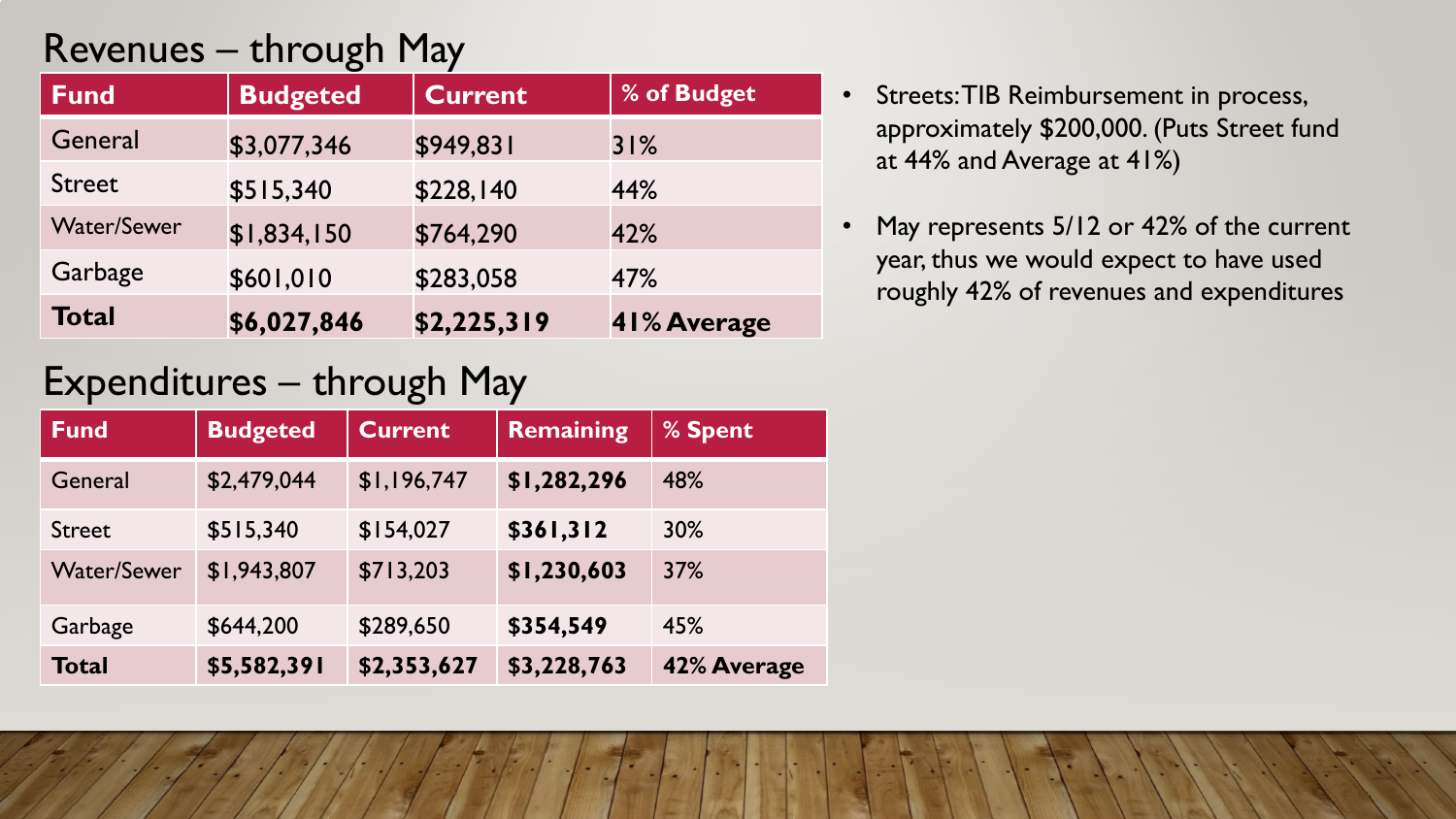### STATUTORY DEADLINES

- 2<sup>nd</sup> Monday in September Budget Request to Dept Heads
- 4<sup>th</sup> Monday in September Estimates returned by Dept Heads
- 1<sup>st</sup> Business day in October Present preliminary budget to Mayor
- 1<sup>st</sup> Monday in October Mayor presents preliminary budget to Council
- 60 days before EOY Mayor files final budget proposal with Finance Director
- 60 days before EOY Mayor files final budget proposal with Council
- November 30 Council Certifies Levy to County Assessor
- December 31 Council Adopts Budget and Submits Adopted Budget to MRSC and SAO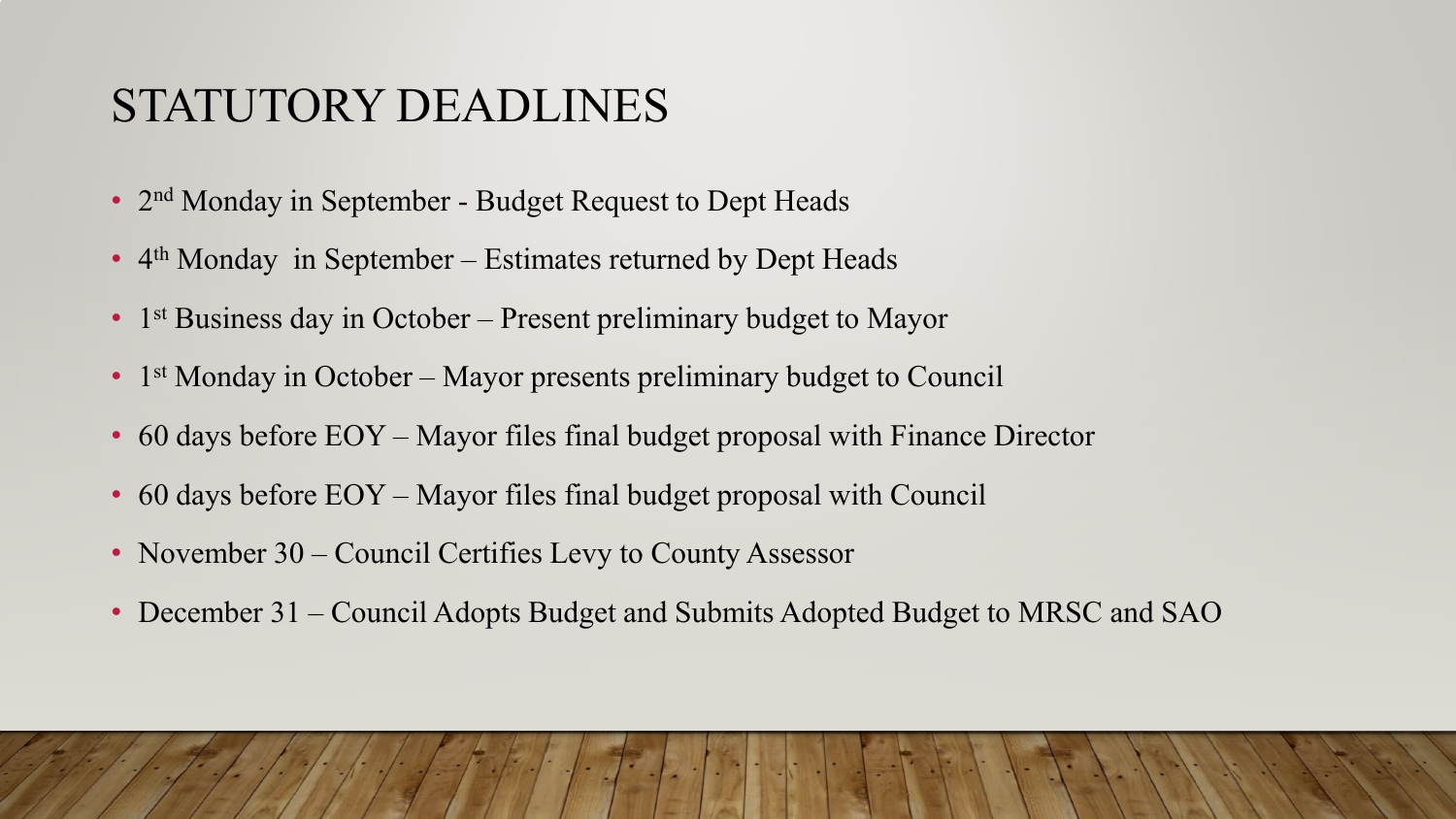### PUBLIC HEARINGS

Budget Hearing are mandated to allow the public to obtain public testimony or comment before budget decisions are made. The following hearing are required by statute.

- **Revenue Hearing** Before Property Tax certification with the County (November 30)
- **Preliminary Hearing** On or before the first Monday in December
- **Final Budget Hearing** On or before the first Monday in December, and the hearing may be continued from day-to-day, but no later than December 7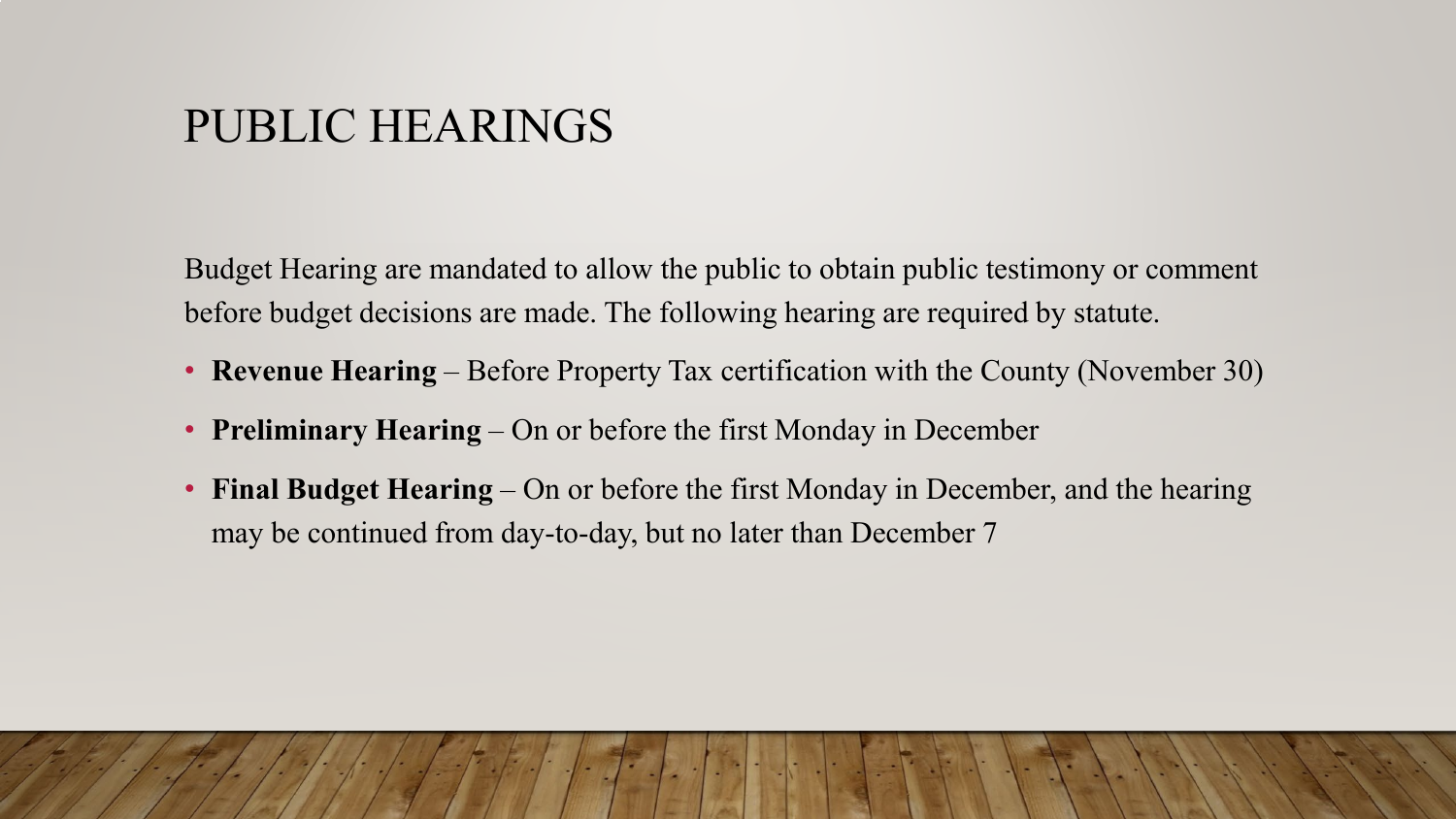# THANKS!

QUESTIONS OR COMMENTS?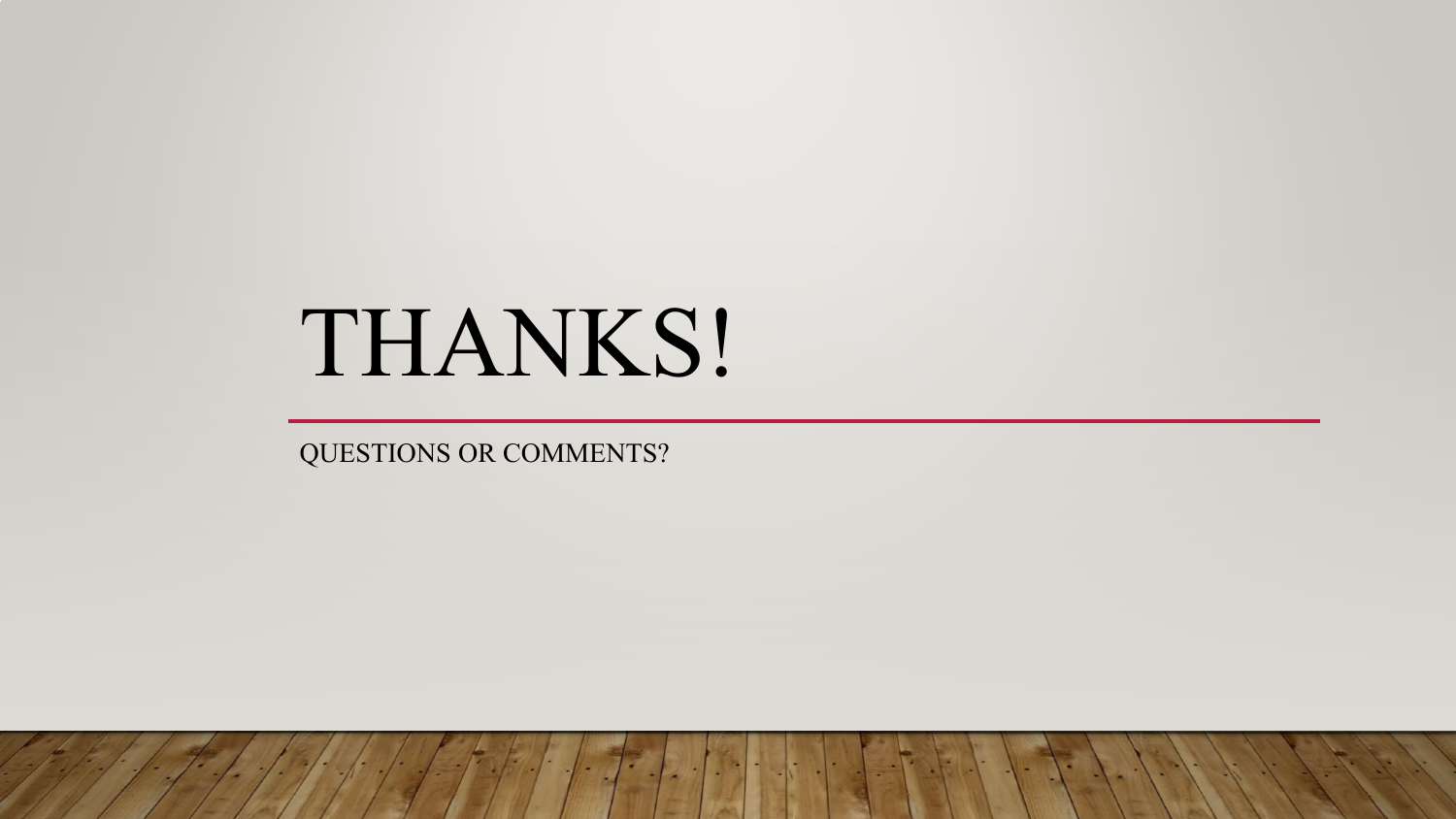#### **CITY OF MEDICAL LAKE ORDINANCE NO. 1070**

AN ORDINANCE OF THE CITY OF MEDICAL LAKE, SPOKANE COUNTY, WASHINGTON, AMENDING TITLES 4 AND 17 OF THE MEDICAL LAKE MUNICIPAL CODE REGULATING BUSINESS LICENSES, AMENDING ORDINANCE NOS. 321, §1 (1965); 327, §4 (1966); 458, §2 (1975); 469, §4 (1976); 470, §3 (1976); 613, §1 (1983); 634, §2 (1984); 711, §§2, 3, 56 ,7 ,8 11 and 12 (1990); 783, §3 (1994); and 924, §3 (2002), PROVIDING FOR THE EFFECTIVE DATE THEREOF AND OTHER MATTERS PROPERLY RELATED THERETO.

**WHEREAS**, the City of Medical Lake, Spokane County, Washington (the "City") is a duly incorporated and existing noncharter code city by virtue of the Constitution and laws of the state of Washington; and

**WHEREAS,** the State of Washington (the "State") has enacted RCW 35.90.080 which requires a uniform process for licensing businesses across the State; and

**WHEREAS,** the City wishes to enroll in the Department of Revenue's Business Licensing Service ("BLS"); and

**WHEREAS,** the Department of Revenue has reviewed the Medical Lake Municipal Code ("MLMC") and indicated certain changes which will align the MLMC with BLS.

NOW, THEREFORE, the City Council of the City of Medical Lake, Spokane County, Washington, hereby ordain as follows:

**Section 1: Amendment to MLMC Section 4.01.010 and Ordinance No. 711, §2 (1990).** MLMC Section 4.01.010 – Purpose, and Ordinance No. 711, §2 (1990)are each hereby amended to read as follows (deleted language stricken; added language double-underlined):

Section 4.01.010. Purpose. The purpose of this chapter is to provide a means for obtaining public information and compiling statistical information on existing and new businesses in the city to regulate and insure ensure the legal conduct of said businesses and to assist in the effective administration of the health, fire, building, zoning and other codes of the city.

**Section 2: Amendment to MLMC Section 4.01.020 and Ordinance No. 711, §3 (1990).** MLMC Section 4.01.020 – Definitions, and Ordinance No. 711, §3 (1990) are each hereby amended to read as follows (deleted language stricken; added language <u>double-underlined</u>):

Section 4.01.020. Definitions.

For the purposes of this chapter:

(A) "Business" means professions, trades, occupations, shops and all and every kind of calling carried on for profit or livelihood.

(B) "Engaging in business" means:

(1) Commencing, conducting, or continuing in business, and also the exercise of corporate or franchise powers, as well as liquidating a business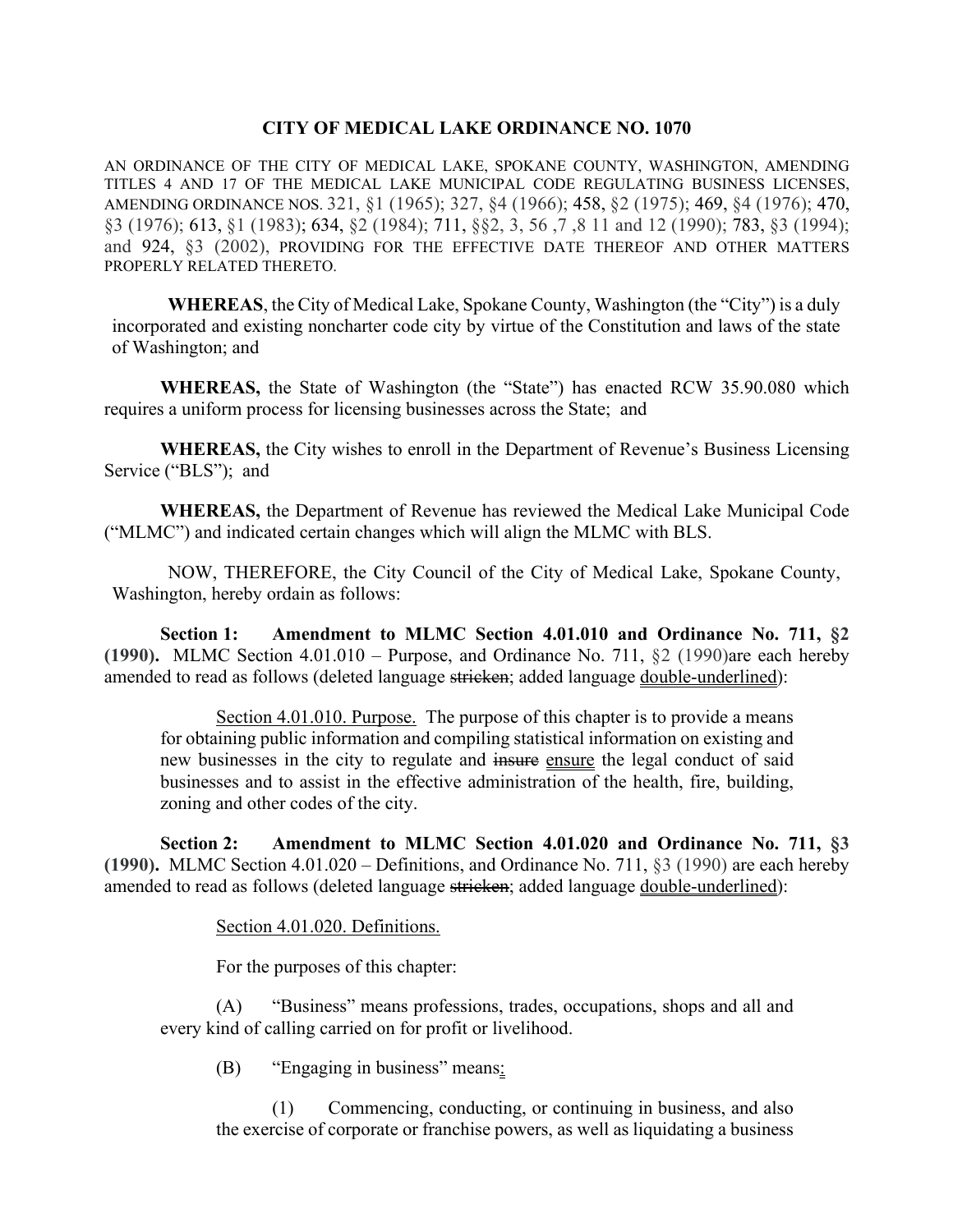when the liquidators thereof hold themselves out to the public as conducting such business.

(2) The following are examples of activities that constitute "engaging in business" in the city and are illustrative only and are not intended to narrow the definition of "engaging in business" in subsection (1). If an activity is not listed, whether it constitutes engaging in business in the city shall be determined by considering all the facts and circumstances and applicable law.

(3) Without being all inclusive, any one of the following activities conducted within the city by a person, or its employee, agent, representative, independent contractor, broker, or another acting on its behalf constitutes" engaging in business" and requires a person to register and obtain a business license.

(a) Owning, renting, leasing, maintaining, or having the right to use, or using, tangible personal property, intangible personal property, or real property permanently or temporarily located in the city.

(b) Owning, renting, leasing, using, or maintaining, an office, place of business, or other establishment in the city.

(c) Soliciting sales.

(d) Making repairs or providing maintenance or service to real or tangible personal property, including warranty work and property maintenance.

(e) Providing technical assistance or service, including quality control, product inspections, warranty work, or similar services on or in connection with tangible personal property sold by the person or on its behalf.

(f) Installing, constructing, or supervising installation or construction of, real or tangible personal property.

(g) Soliciting, negotiating, or approving franchise, license, or other similar agreements.

(h) Collecting current or delinquent accounts.

(i) Picking up and transporting tangible personal property, solid waste, construction debris, or excavating excavated materials.

(j) Providing disinfecting and pest control services, employment and labor pool services, home nursing care, janitorial services, appraising, landscape architectural services, security system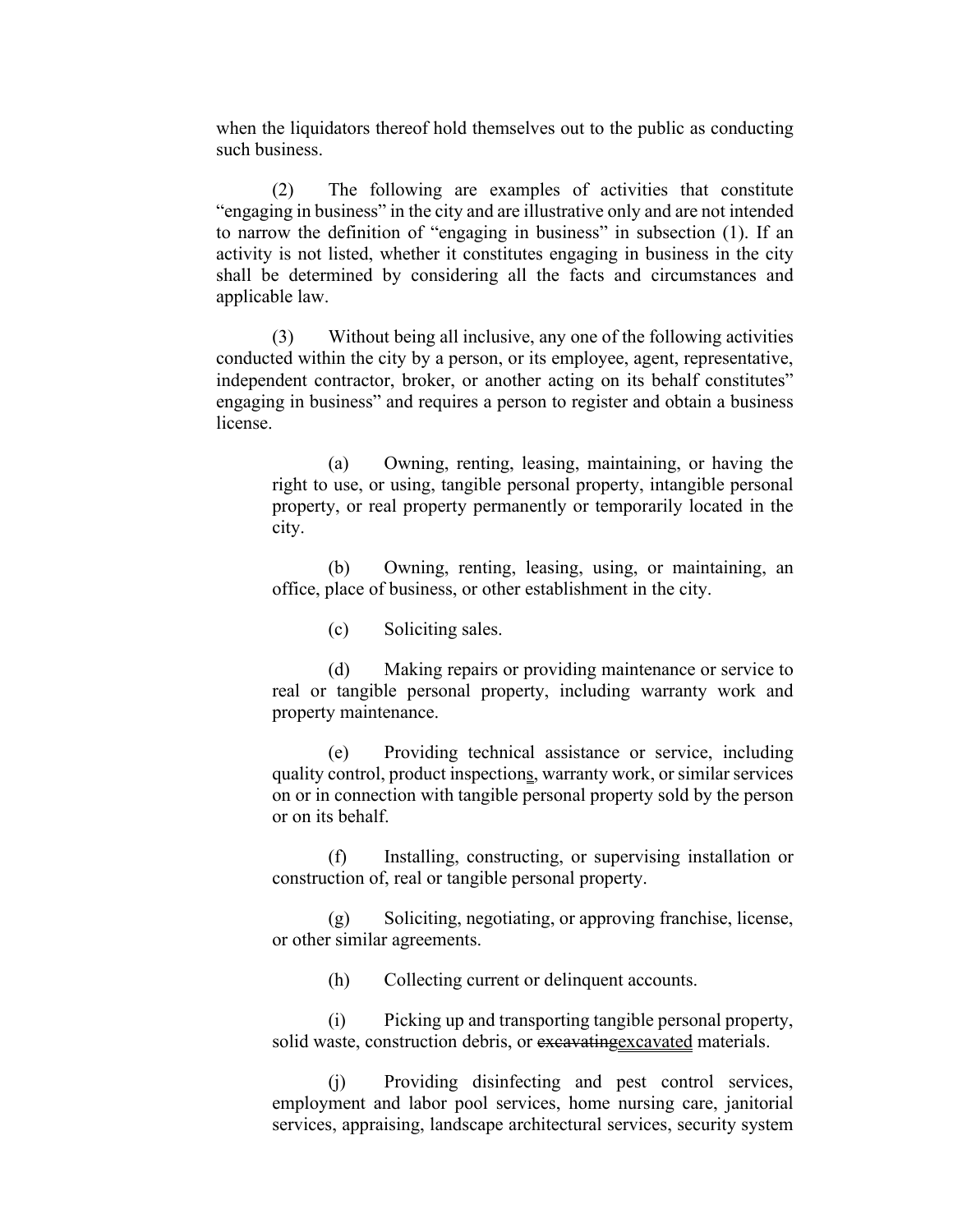services, surveying, and real estate services including the listing of homes and managing real property.

(k) Rendering professional services such as those provided by accountants, architects, attorneys, auctioneers, consultants, engineers, professional athletes, barbers, baseball clubs and other sports organizations, chemists, consultants, professional coaches, psychologists, court reporters, dentists, doctors, detectives, laboratory operators, teachers, veterinarians.

(l) Meeting with customers or potential customers, even when no sales or orders are solicited at the meetings.

(m) Training or recruiting agents, representatives, independent contractors, brokers or others, domiciled or operating on a job in the City, acting on its behalf, or for customers or potential customers.

(n) Investigating, resolving, or otherwise assisting in resolving customer complaints.

(o) In-store stocking or manipulating products or goods, sold to and owned by a customer, regardless of where sale and delivery of the goods took place.

(p) Delivering goods in vehicles owned, rented, leased, used, or maintained by the person or another acting on its behalf.

(4) If a person, or its employee, agent, representative, independent contractor, broker or another acting on the person's behalf, engages in no other activities in or with the city but the following, it need not register and obtain a business license.

(a) Meeting with suppliers of goods and services as a customer.

(b) Meeting with government representatives in their official capacity, other than those performing contracting or purchasing functions.

(c) Attending meetings, such as board meetings, retreats, seminars, and conferences, or other meetings wherein the person does not provide training in connection with tangible personal property sold by the person or on its behalf. This provision does not apply to any board of director member or attendee engaging in business such as a member of a board of directors who attends a board meeting.

(d) Renting tangible or intangible property as a customer when the property is not used in the city.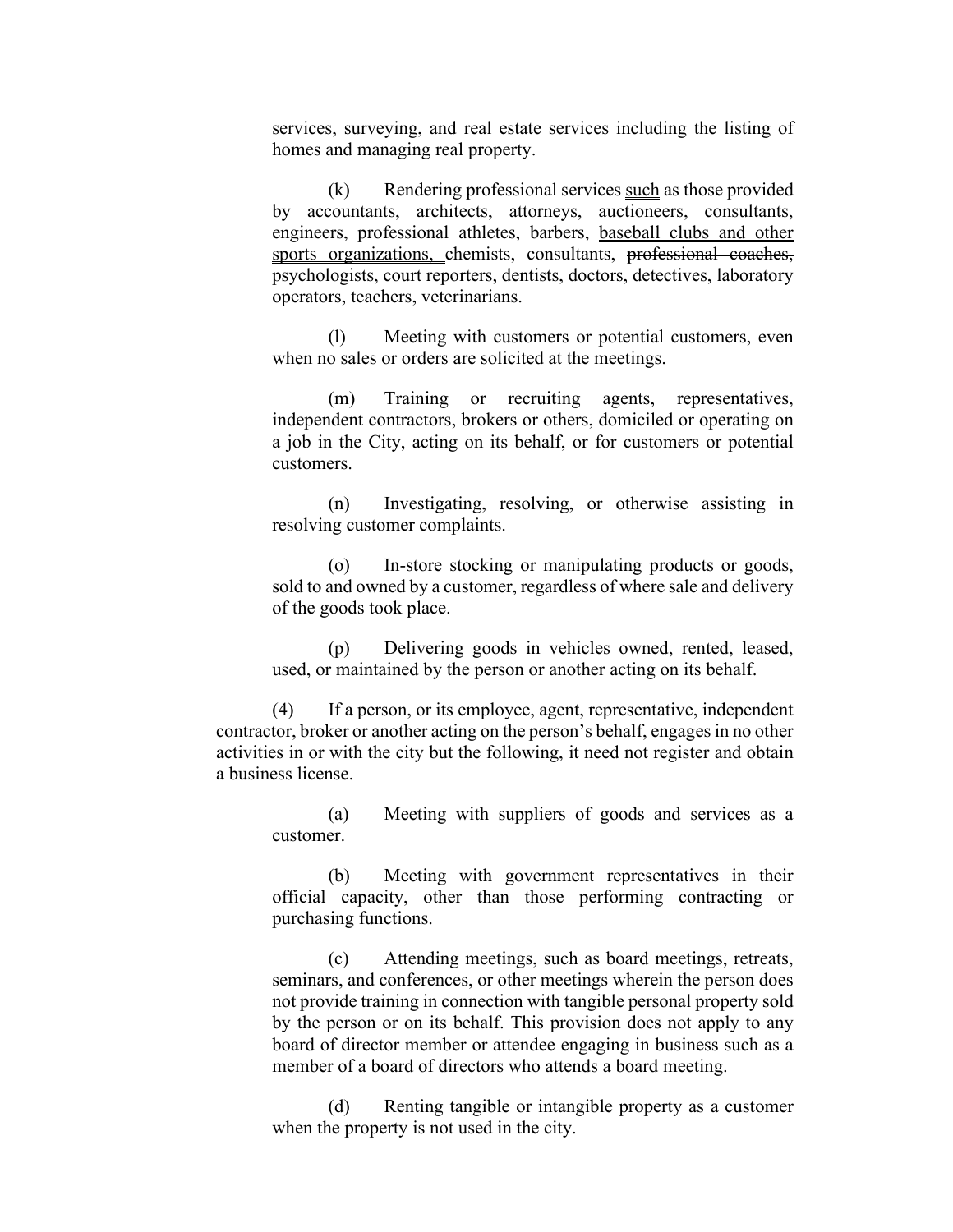(e) Attending, but not participating in a "trade show" or "multiple vendor events". Persons participating at a trade show shall review the City's trade show or multiple vendor event ordinances.

(f) Conducting advertising through the mail.

(g) Soliciting sales by phone from a location outside the city.

(5) A seller located outside the city merely delivering goods into the city by means of common carrier is not required to register and obtain a business license, provided that it engages in no other business activities in the city. Such activities do not include those in subsection (4).

(6) The city expressly intends that "engaging in business" includes any activity sufficient to establish nexus for purposes of applying the license fee under the law and the constitutions of the United States and the State of Washington. Nexus is presumed to continue as long as the taxpayer benefits from the activity that constituted the original nexus generating contact or subsequent contacts.

(C) "Itinerant vendor" means any person engaged in the temporary business of selling or delivering goods or services within the city from a fixed or temporary location.

(D) "Multi-level marketing and sponsoring" means those businesses such as Avon, Mary Kay cosmetic sales and Amway sales.

(E) "Peddler" means a person traveling from place to place offering, exposing for sale, or selling within the city any goods, merchandise, service, or product.

(F) "Person" means any individual, receiver, assignee, trustee in bankruptcy, tursttrust, estate, firm, co-partnership, joint venture, club, company, jointstock company, business trust, corporation, association, society or any group of individuals acting as a unit, whether mutual, cooperative, fraternal, nonprofit or otherwise, including the United States, the state and any subdivisions or instrumentalities thereof.

(G) "Special events" means those activities  $\frac{as}{s}$  defined by council policy

(H) "Temporary business" means a person engaging in any business, other than the sales activities in "itinerant vendor" or "peddler" definitions, in the city with no permanent location.

(I) "Business Licensing Service" or "BLS" means the office within the Washington State Department of Revenue providing business licensing services to the City.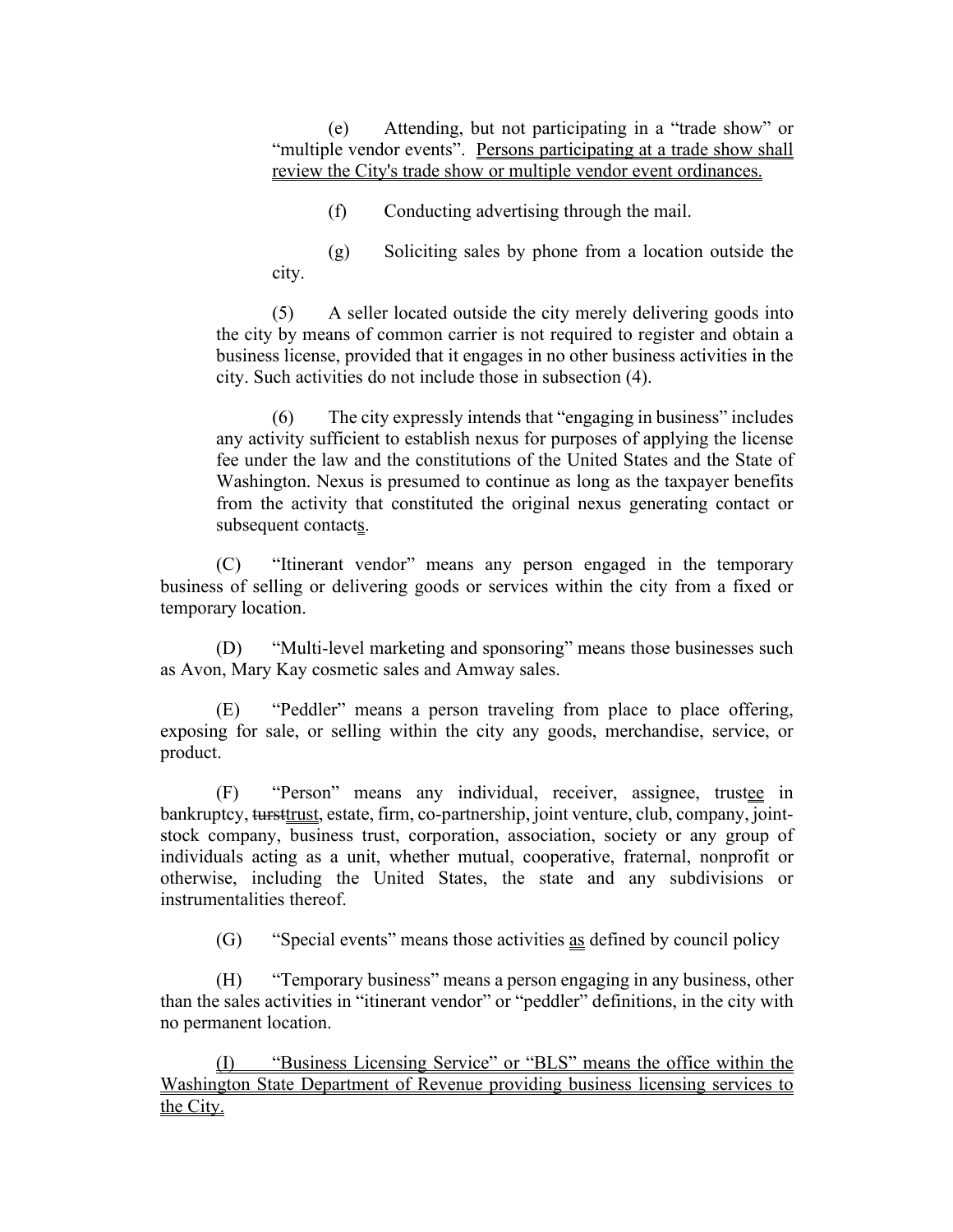**Section 3: Amendment to MLMC Section 4.01.030 and Ordinance No. 711, §5 (1990).** MLMC Section 4.01.030 – License required, and Ordinance No. No. 711, §5 (1990) are each hereby amended to read as follows (deleted language stricken; added language doubleunderlined):

Section 4.01.030. License required-Nontransferable.

(A) From and after January 15, 1990, nNo person shall may engage in business in the city until it has applied for and obtained from the city a business license from the city, for such calendar year or unexpired portion thereof as provided in this chapter.

(B) The license required by this chapter is not transferrable. Any person purchasing an ongoing business within the city shall must obtain a new business license for said business in accordance with this chapter. Each branch or separate location shall be is deemed a separate business for the purpose of this chapter and shall must be separately licensed, even if operated by the same person. If two or more persons each conduct separate and distinct businesses at the same premises, each such business must be separately licensed. Each distinct business enterprise activity type conducted on a the same premises shall be is deemed a separate business for the purpose of this chapter and shall must be separately licensed, when conducted by the same even person.

**Section 4. Amendment to MLMC Section 4.01.050 and Ordinance No. 711, §6 (1990).** MLMC Section 4.01.050 – Exemptions, and Ordinance No. 711, §6 (1990) are each hereby amended to read as follows (deleted language stricken; added language double-underlined):

Section 4.01.050 - Exemptions. The provisions of this chapter shall not apply to the following:

(A) Nonprofit activities carried on by religious, charitable, benevolent, fraternal or social organizations, such as are noted as tax-exempt by the Internal Revenue Service under provisions of 26 USC  $\S 501(c)$ ;

(B) Public utility companies required to be licensed under Chapter 4.20 MLMC;

(C) Farmers or gardeners selling their own unprocessed farm products raised or grown exclusively upon lands owned or occupied by them;

(D) Multi-level marketing and sponsoring, as defined in MLMC  $4.01.020(D);$ 

(E) Garage and yard sales conducted on residential premises;

(F) Businesses where the sale or contract for services occurs located only on business premises outside of the corporate limits of the city, and the only event occurring within the city is the mere but providing delivery of the goods or services to the customers or clients within the city;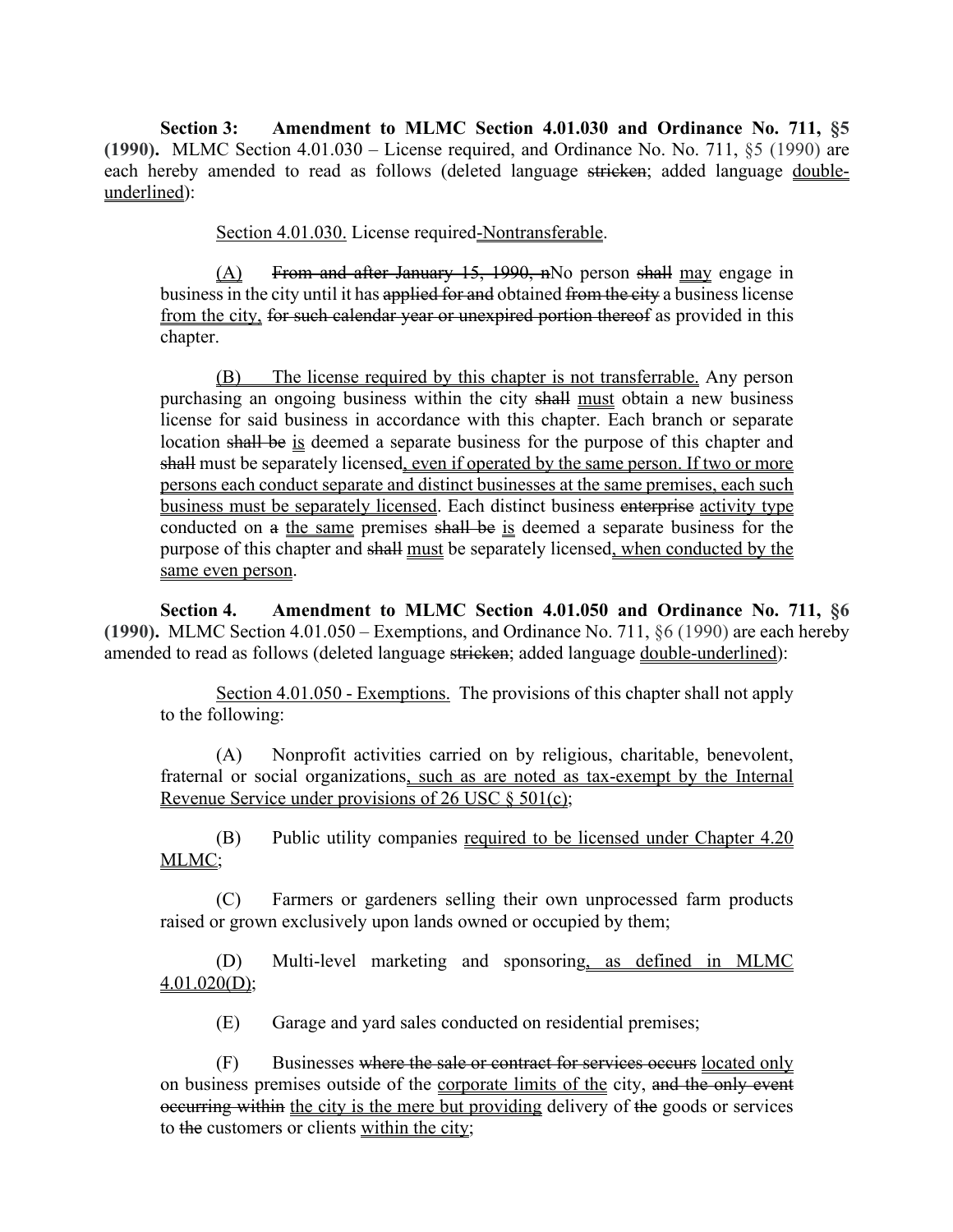(G) Any business which is owned and operated by a person under the age of eighteen years and which does not generate a net income of more than one thousand five hundred dollars per year;

(H) Any instrumentality of the United States, state of Washington, or any political subdivision thereof, with respect to the exercise of governmental functions;

(I) Individual vendors covered by a special events business license; the city reserves the right to coordinate or restrict placement of vendors when on public property.

**Section 5: Amendment to MLMC Section 4.01.060 and Ordinance No. 711, §7 (1990).** MLMC Section 4.01.060 – Procedure for obtaining licenses, and Ordinance No. 711, §7 (1990) are each hereby amended to read as follows (deleted language stricken; added language double-underlined):

Section 4.01.060. - Procedure for obtaining license.

(A) No license shall be issued or renewed except on written application made to the city clerk. Each application shall be signed by the person who intends to conduct, operate, or engage in the business for which the license is to be issued and shall state the nature of the business, its proposed address and telephone number, the names and addresses of all owners of the business or their registered agent and such other information as may be required by the city clerk. Application for a business license is made by submitting a business license application to the Business Licensing Service. The application must include all information required for all licenses being requested, A the nonrefundable city license application fee, in an amount to be set by council resolution, the total fee due for all other licenses requested, as well as the handling fee required by RCW 19.02.075 shall accompany the application. In the event that If the city business license is granted, the application fee shall be credited toward as payment of the annual first year license fee.

(B) If the applicant is a partnership, the application must be made and signed by one of the partners; if a corporation, by one of the officers thereof; if a foreign corporation, partnership or nonresident individual, by the resident agent or local manager of the corporation, partnership or individual.

(C) The city clerk shall will forward equipments information of all applications to appropriate city officials for their endorsements thereon as to compliance by the applicant with all city regulations under their jurisdiction. Based upon such endorsements and based upon the city clerk's investigation into all matters deemed necessary and appropriate, the city clerk shall approve or deny the license application within thirty days of the same being submitted.

 $(BC)$  Failure to comply with any of the provisions of this chapter shall be grounds for denial of the business license.

(ED) If the application is denied, the reason for denial shall be stated in writing. The applicant shall have a period of ten days after license denial to appeal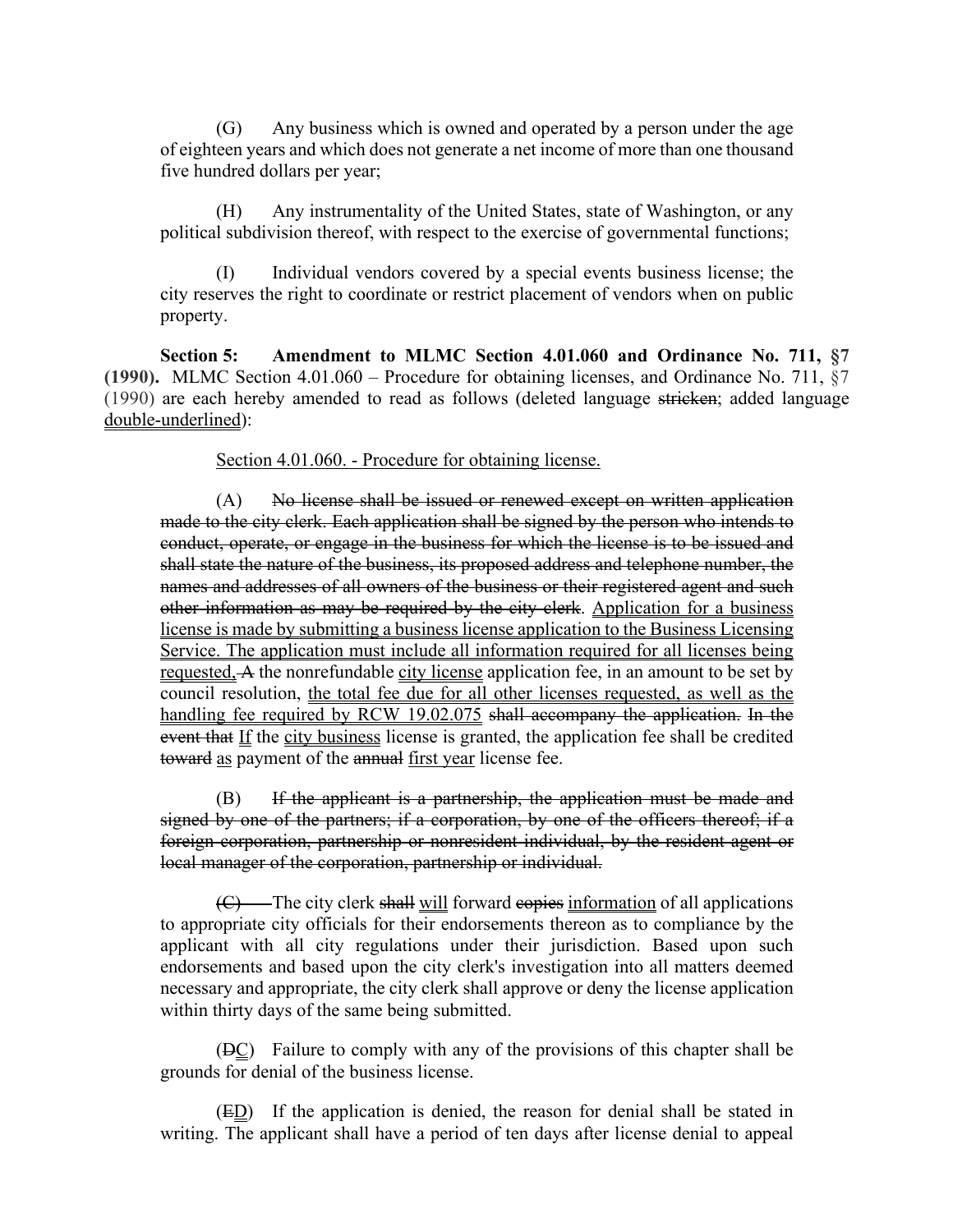the same to the city council. Upon receiving such an appeal, the city council shall hold a public hearing to consider whether or not the license should be issued. The applicant shall be given not less than seven days' notice of the hearing. The decision of the city council shall be final, subject only to an appeal filed with the Spokane County Superior Court within fourteen days following the date of the city council decision.

(FE) Neither the filing of an application for a license nor the renewal thereof, nor any payment of any application or renewal fee, shall authorize a person to engage in or conduct a business until such license has been granted or renewed.

**Section 6: Amendment to MLMC Section 4.01.070 and Ordinance No. 711, §8 (1990).** MLMC Section 4.01.070 – Term of license, and Ordinance No. 711, §8 (1990) are each hereby amended to read as follows (deleted language stricken; added language double-underlined):

#### Section 4.01.070 - Term of license-Proration.

All business licenses issued pursuant to the provisions of this chapter expire on the date established by the Business Licensing Service, and must be renewed on or before that date to continue to conduct business in the city. The term of the license and respective city licensee may be prorated as necessary to synchronize the license expiration date with the date established by the Business Licensing Service shall be valid until 31st of the year of issuance and all renewals thereafter shall be for a period of one calendar year commencing on January 1st of each year.

**Section 7: Amendment to MLMC Section 4.01.100 and Ordinance No. 711, §11 (1990).** MLMC Section 4.01.100 – Procedure for renewing licenses, and Ordinance No. 711, §11 (1990) are each hereby amended to read as follows (deleted language stricken; added language double-underlined):

Section 4.01.100 - Procedure for renewing licenses-Late Renewal Penalty.

All business licenses issued pursuant to the provisions of this chapter shall must be renewed by filing an application provided by the city clerk submitting a renewal application to the Business Licensing Service. The renewal must include all information required to renew all licenses, and the total fees due for all licenses, as well as the handling fee required by RCW 19.02.075.

Failure to renew the city business license by the expiration date will incur the late renewal penalty required by RCW 19.02.085. Failure to renew the license within 120 days after expiration will result in the cancellation of the license and will require reapplication and reapproval for a license as provided for in the chapter in order to continue conducting business in the City. Failure to receive a renewal application shall not relieve the license holder of his obligation to timely renew the license.

**Section 8: Amendment to MLMC Section 4.01.110 and Ordinance No. 711, §12 (1990).** MLMC Section 4.01.110 License fees, and Ordinance No. 711, §12 (1990) are each hereby amended to read as follows (deleted language stricken; added language double-underlined):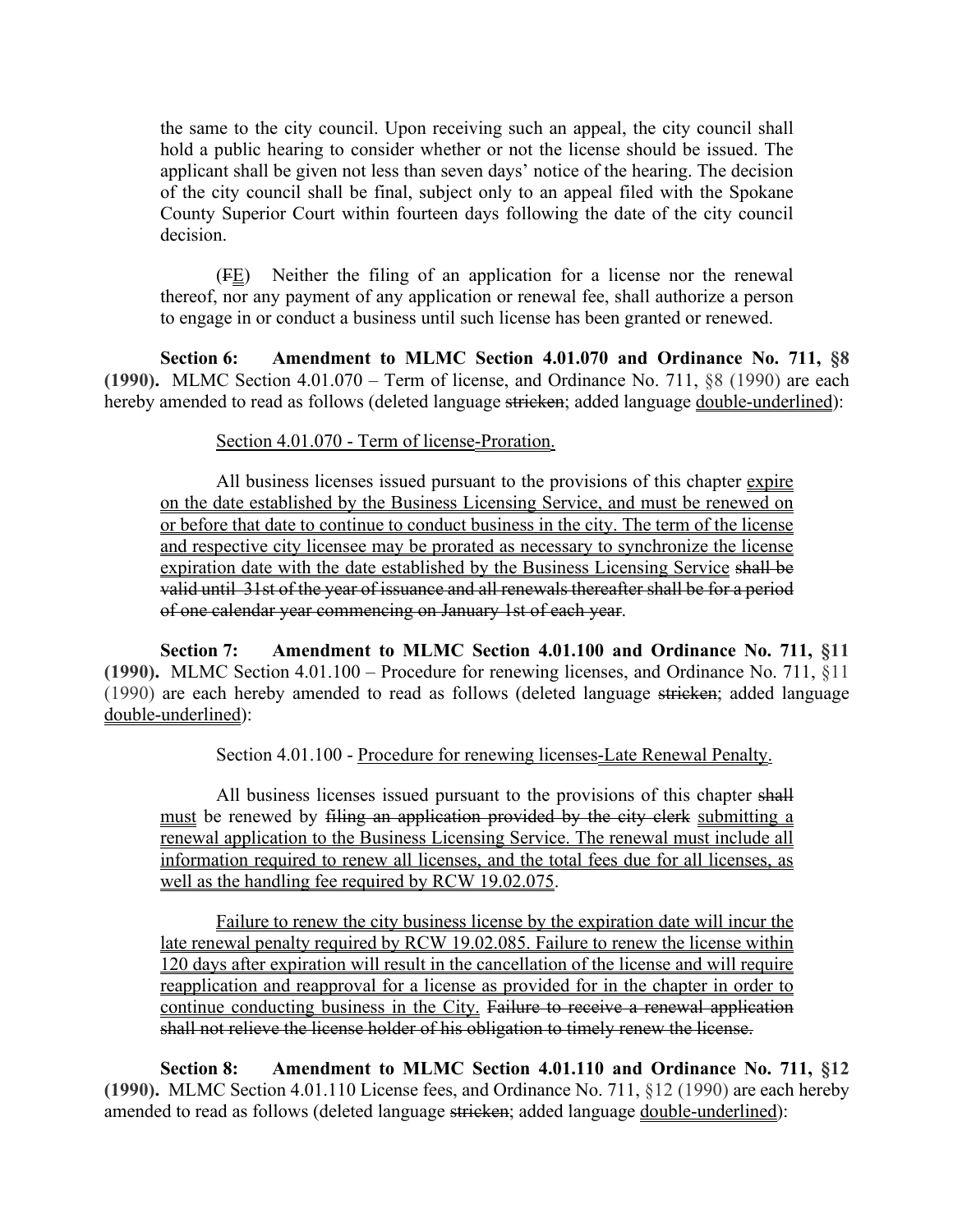Section 4.01.110 – License fees.

 $(A)$  The business license fee to be is set by council in its annual fee-setting resolution, and shall be is due and payable on or before January 1st of each calendar year and delinquent if not paid before March 1st with the submission of an initial or annual renewal application.

(B) The council may, in its fee-setting resolution, provide that a license issued during last quarter shall be good for the following year.

(C) The council shall in its fee-setting resolution establish a late fee penalty amount to be assessed upon delinquency. This penalty shall be added to the licensing fee.

(D) The council may in its fee-setting resolution establish an administrative transfer fee for the re-issuance of the business license to any business which relocates to another address within the city.

**Section 9: Amendment to MLMC Section 4.02.020 and Ordinance No. 924, §3 (2002).** MLMC Section 4.02.020 – License required, and Ordinance No. 924, §3 (2002) are each hereby amended to read as follows (deleted language stricken; added language double-underlined):

Section 4.02.020 - License required.

(a) It shall be unlawful for any person to conduct, maintain or operate an adult entertainment business unless such person is the holder of a valid and subsisting license from the city to do so, obtained in the manner provided in this chapter.

(b) It shall be unlawful for any entertainer, employee or manager to knowingly work in or about, or to knowingly perform any service or entertainment directly related to the operation of, an unlicensed adult entertainment business.

(c) It shall be unlawful for any entertainer to perform adult entertainment in an adult entertainment business unless such person is the holder of a valid and subsisting license from the city to do so, obtained in the manner provided in this chapter.

(d) It shall be unlawful for any manager to work in an adult entertainment business providing on-site adult entertainment unless such person is the holder of a valid and subsisting license from the city to do so, obtained in the manner provided in this chapter.

(e) Any violation of the provisions of this subsection shall constitute a misdemeanor as set forth in this chapter.

(f) The licenses required under this chapter are separate from and in addition to the business license required under Chapter 4.01 MLMC when the requirements of such business license are applicable.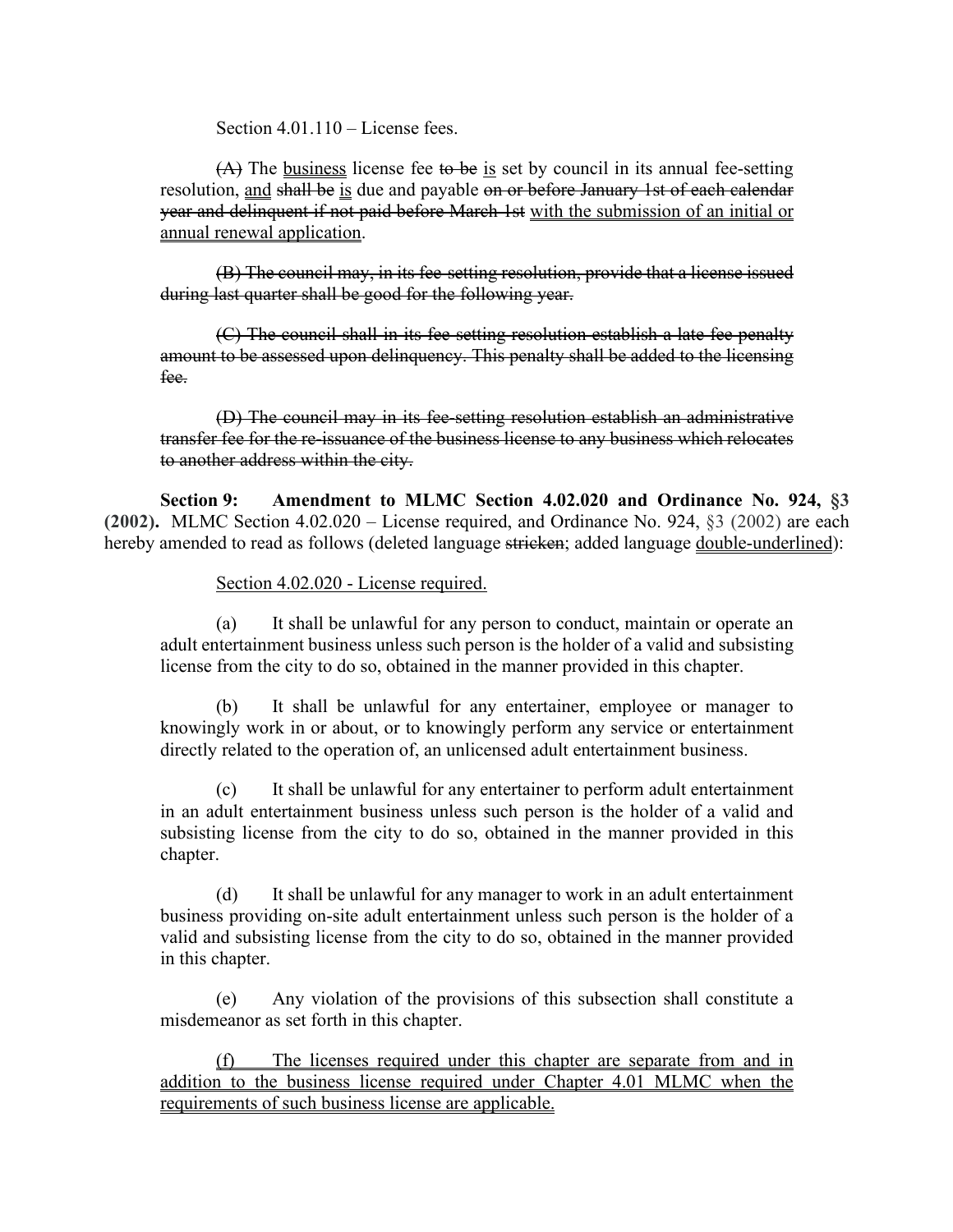**Section 10: Amendment to MLMC Section 4.04.010 and Ordinance Nos. 632, §2 (1984), 613, §1 (1983) and 321 §1 (1965).** MLMC Section 4.04.010 - License required, and Ordinance Nos. 634, §2 (1984), 613, §1 (1983) and 321 §1 (1965) are each hereby amended to read as follows (deleted language stricken; added language double-underlined):

#### Section 4.04.010 - License required.

It is unlawful for any person, firm or corporation to permit dancing, live music or community singing in an establishment operated by him or it in which intoxicating or other spirituous liquors are sold or offered for sale without first securing a license therefor from the city clerk, the issuance of the license to be subject to the approval of the city administrator, and upon payment of the annual license fees established by the city council by resolution. The license required under this chapter is separate from and in addition to the business license required under Chapter 4.01 MLMC when the requirements of such business license are applicable.

**Section 11: Amendment to MLMC Section 4.08.030 and Ordinance No. 470, §3 (1976).** MLMC Section 4.08.030 – When sale and consumption prohibited, and Ordinance No. 470, §3 (1976) are each hereby amended to read as follows (deleted language stricken; added language double-underlined):

#### Section 4.08.030 - When sale and consumption prohibited.

No retail licensee of the Washington State Liquor Control and Cannabis Board shall sell, deliver, offer for sale, serve or allow to be consumed upon licensed premises in any manner whatsoever at any time when the same is prohibited by the statutes of the state of Washington or by rule or regulation of the Washington State Liquor Control and Cannabis Board, or any revision thereof.

**Section 12: Amendment to MLMC Section 4.08.040 and Ordinance No. 470, §3 (1976).** MLMC Section 4.08.040 – Violation, and Ordinance No. 470, §3 (1976) are each hereby amended to read as follows (deleted language stricken; added language double-underlined):

#### Section 4.08.040 - Violation.

Violation of any provision contained in this chapter or of the state statutes or rules and regulation of the State Liquor Control and Cannabis Board incorporated in this chapter, is a misdemeanor.

**Section 13: Amendment to MLMC Section 4.18.010 and Ordinance Nos. 469, §4 (1976) and 327, §4 (1966).** MLMC Section 4.18.010 – Permit required, and Ordinance Nos. 469, §4 (1976) and 327, §4 (1966) are each hereby amended to read as follows (deleted language stricken; added language double-underlined):

#### Section 4.18.010 - Permit required.

Any person desiring to obtain a permit to do any act for which a permit from the city is required by the provisions of RCW Ch. 70.77 shall make written application for such permit to the city clerk. The permit required by this chapter is separate from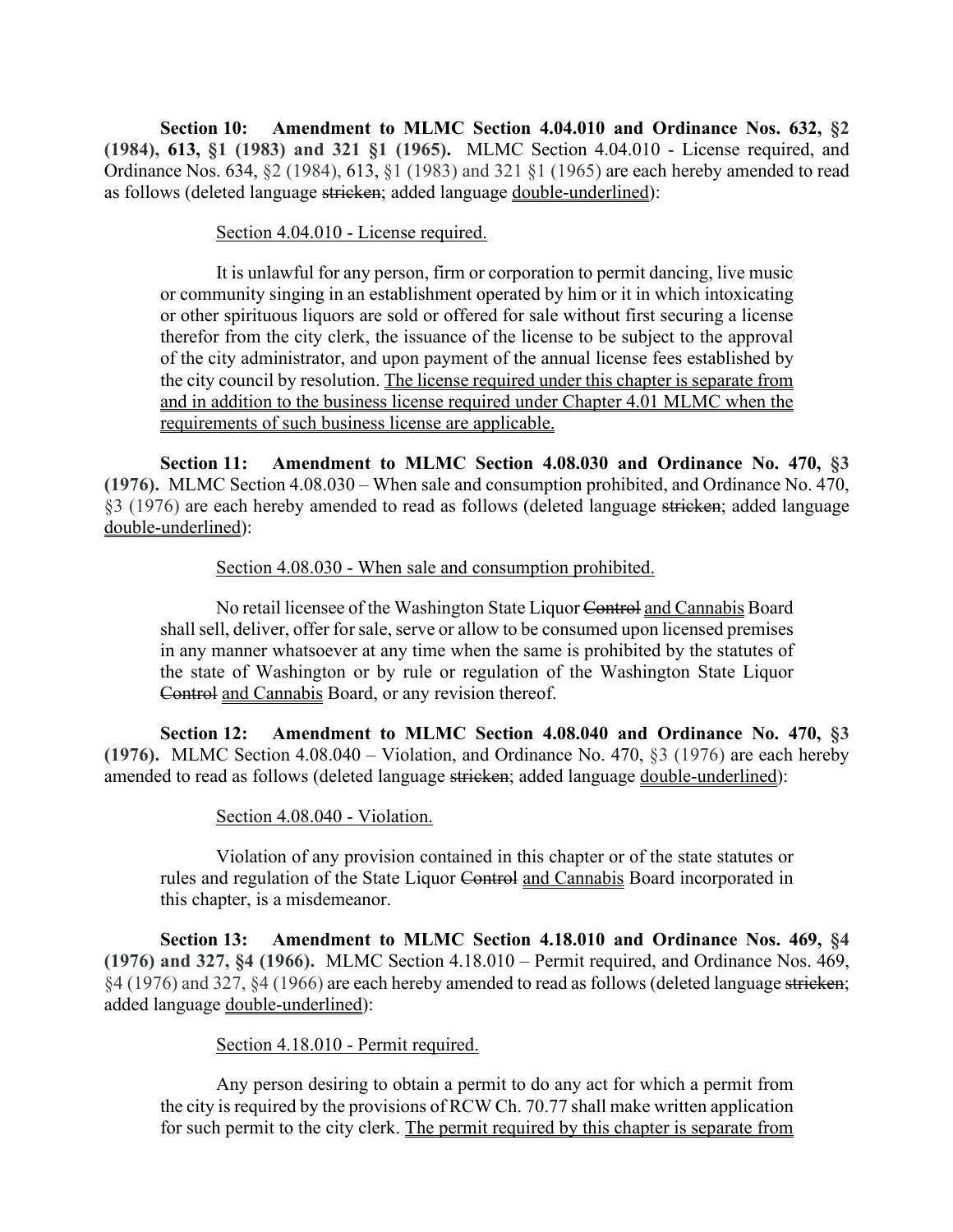and in addition to a business license as may be required under Chapter 4.01 MLMC when the requirements of that chapter apply.

**Section 14: Amendment to MLMC Section 4.20.020 and Ordinance No. 458, §2 (1975).** MLMC Section 4.20.020 – License required, and Ordinance No. 458, §2 (1975) are each hereby amended to read as follows (deleted language stricken; added language double-underlined):

Section 4.20.020 - License required.

After January 1, 1976,  $nN$ o person, firm or corporation shall engage in or carry on any business, occupation, act or privilege for which a tax is imposed by this chapter without first having obtained, and being the holder of, a license to do so, to be known as an occupation license. Each such person, firm or corporation shall promptly apply to the clerk-treasurer for such license upon such forms as the clerk-treasurer for such license upon such forms as the clerk-treasurer prepares and provides, giving such information as the clerk-treasurer deems reasonably necessary to enable the clerktreasurer to administer and enforce this chapter; and, upon acceptance of the application by clerk-treasurer, the clerk-treasurer shall thereupon issue the license to the applicant. The occupation license shall be personal and nontransferable and shall be valid as long as the license continues in said business and complies with this chapter. The license required by this chapter is in lieu of a business license as is otherwise required under Chapter 4.01 MLMC, as is provided for in MLMC 4.01.050 (B).

**Section 15: Amendment to MLMC Section 17.45.020 and Ordinance No. 783, §3 (1994).** MLMC Section 17.45.020 - Permit required, and Ordinance No. 783, §3 (1994) are each hereby amended to read as follows (deleted language stricken; added language double-underlined):

Section 17.45.020 - Permit required.

It is unlawful for any person or individual, company, corporation or association or any other entity to engage in a home occupation as defined in Section 17.08.126 within the city limits without first having obtained a permit in compliance with the provisions of this chapter. The permit shall not be transferred, nor shall it be valid at any address other than the one appearing on the permit. The permit is in addition to the annual business license required under Chapter 4.01 MLMC.

**Section 16:** Repealer. All other ordinances and resolutions or parts thereof in conflict herewith are, to the extent of such conflict, hereby repealed, and shall have no further force or effect.

**Section 17: Severability.** If any section, sentence, clause, or phrase of this ordinance should be held to be invalid or unconstitutional by a court of competent jurisdiction, such invalidity or unconstitutionality shall not affect the validity or constitutionality of any other section, sentence, clause, or phrase of this ordinance.

**Section 18:** Effective Date. This ordinance shall be full force an effect five (5) days from and after passage, approval and publication.

INTRODUCED this \_\_\_\_\_ day of \_\_\_\_\_\_\_\_\_\_\_\_\_\_\_\_\_, 2022.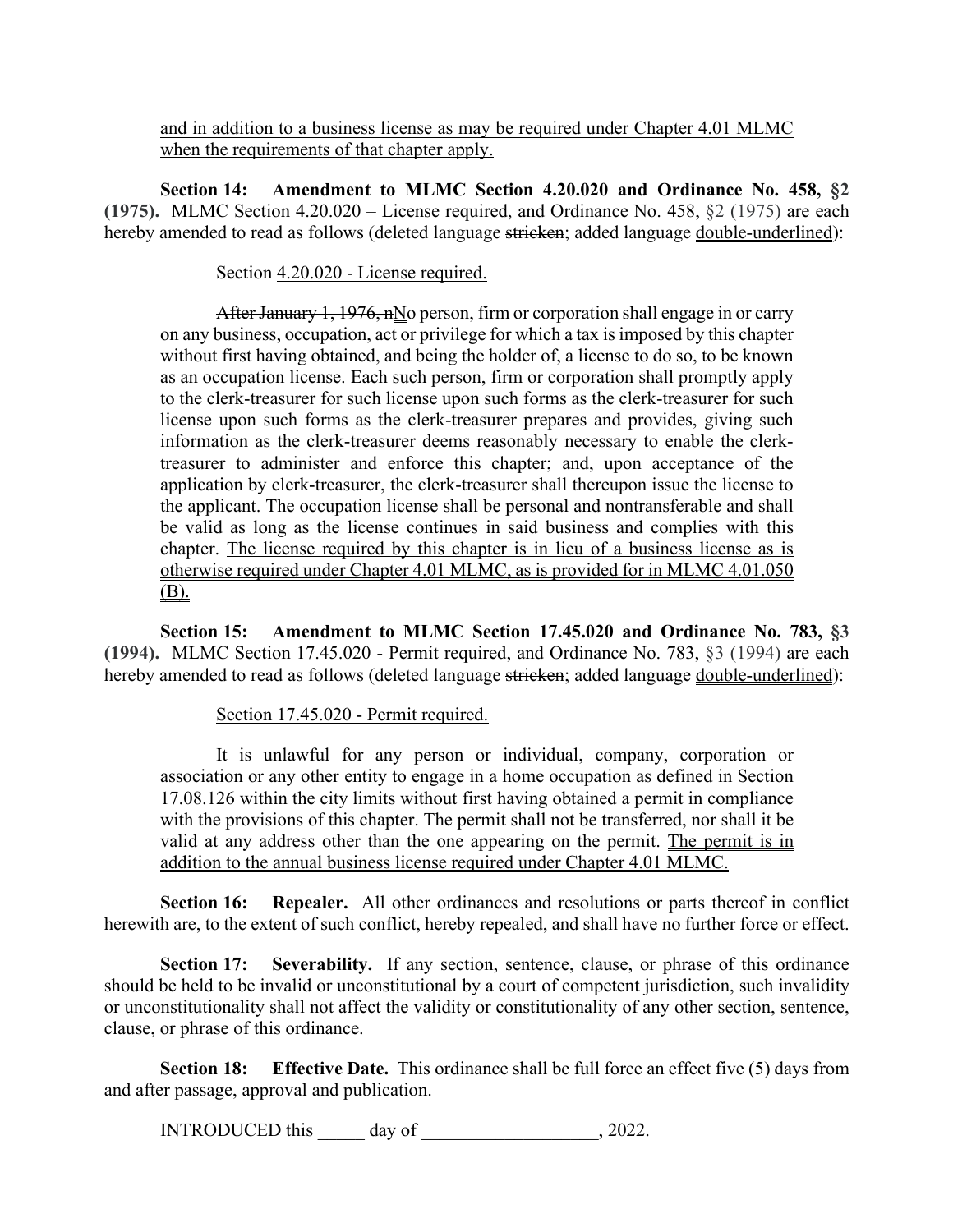PASSED this \_\_\_\_\_\_ day of \_\_\_\_\_\_\_\_\_\_\_\_\_\_\_\_\_\_\_ 2022.

<u> 1989 - Johann Stoff, deutscher Stoffen und der Stoffen und der Stoffen und der Stoffen und der Stoffen und d</u>

CITY OF MEDICAL LAKE, WASHINGTON

Mayor

ATTEST:

City Clerk

APPROVED AS TO FORM:

City Attorney